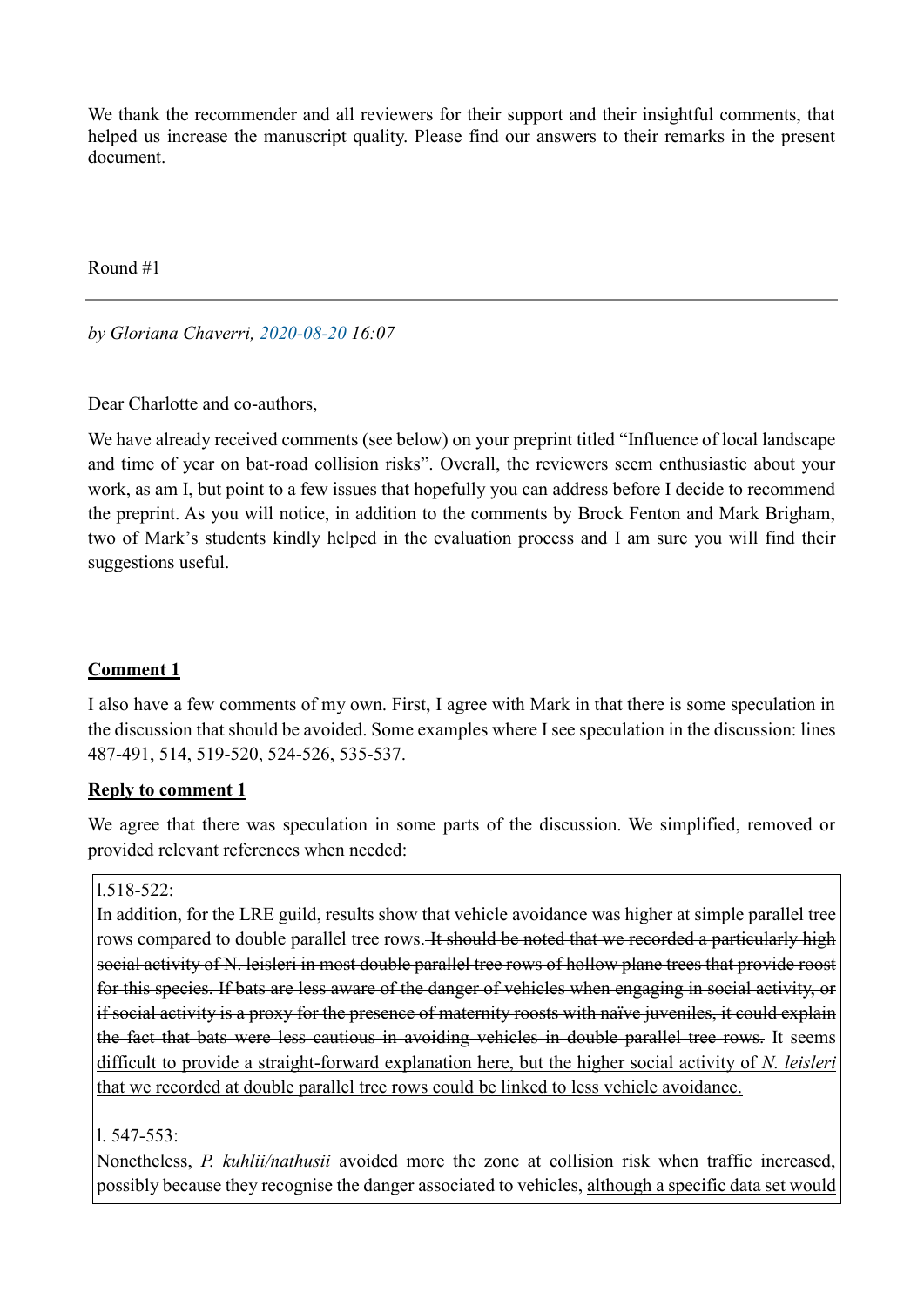be required to test this hypothesis. Moreover, *P. pipistrellus* flew more often parallel and over the external sides of the road with increasing traffic. These results show that bats spatially avoid the vicinity of vehicles, completing the observations of Zurcher et al. (2010). The latter did not distinguish between species, but found that 60% of approaching individuals reversed their course in the presence of a vehicle. In addition, it was shown that flying insect abundance decreases with increasing traffic (Martin et al., 2018). Reduced foraging opportunities might discourage bats from foraging over the road, concomitantly with a spatial avoidance of vehicles.

## l.557-561:

It could be that because SRE fly lower and are more at risk when crossing (Roemer et al., 2017), they are more reluctant to approach vehicles. In addition, since the foraging abilities of SRE seem to be more impaired by light and noise than MRE (Siemers and Schaub, 2011, Stone et al., 2012, Azam et al., 2018), MRE might use roads as foraging grounds and take more risks than SRE.

# l.572-573:

This result could also be explained by increased foraging opportunities if insects are more attracted to the warm asphalt during colder times on roads during colder times, as this was observed in swallows (Evans et al., 2003).

# l.681-686:

Rhinolophus species are assumed to be very susceptible to road collisions because they fly very close to ground level (Fensome and Mathews, 2016; Jones and Rayner, 1989; Roemer et al., 2017). However Rhinolophus species, because of their very high sonar frequencies (Kingston et al., 2000), are very difficult to detect and to record, and this is why we could not study their flight behaviour with our method. Acoustic flight path tracking with only two microphones would allow a study of Rhinolophus collision risks, although with simpler metrics (Claireau et al., 2018). One could speculate on Rhinolophus collision risks on roads from the SRE guild. However, since these bats have very particular foraging strategies (Denzinger et al., 2018), they could demonstrate quite different responses from other SRE.

**→ Moved to the section "Limits of the study and perspectives"**

# **Comment 2**

Second, I am also having some difficulty with a few of your response variables and their contribution to your main question: what factors increase collision risks in bats? At the moment the only variable I think really would help you answer your question is the number of bat passes at risk of collision per night. At the moment you are including in your model 1) number of bat passes per night, which does not directly measure risk. You also include the 2) proportion of bat flights at vehicle height, yet this will not provide you with a total risk estimate. For example, in site A say you only detect two passes in a given night and both are at vehicle height, but in site B you detect 100 passes and 50 are at vehicle height; with these data you will find that 100% of passes are at risk at site A and only 50% at site B, when clearly more animals are at risk in site B. This will have major implications if and when proposing strategies to reduce vehicle collisions with bats.

## **Reply to comment 2**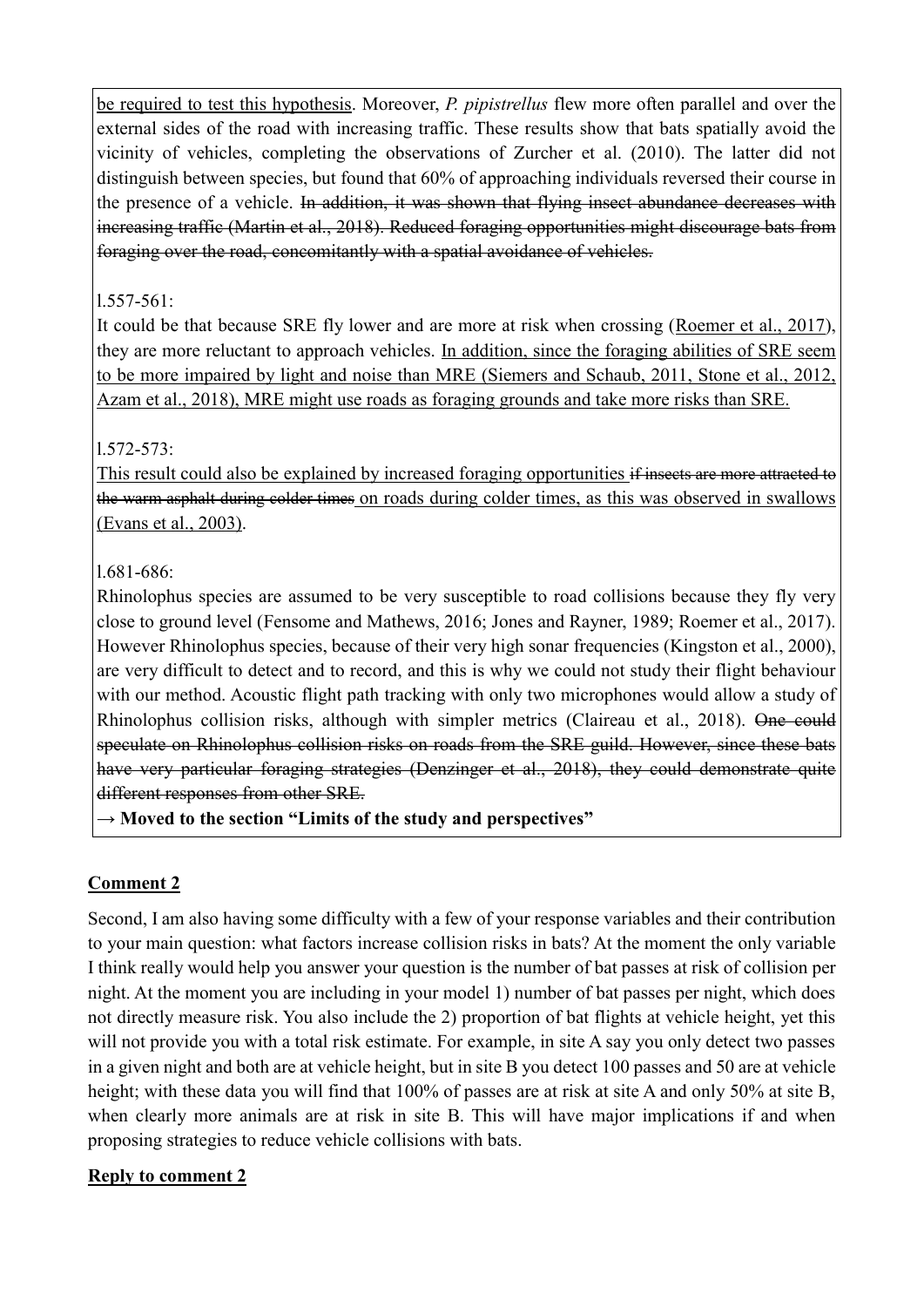The article seems indeed to lack clarity on this point. The number of bat passes at risk of collision per night is definitely one of the keys to understand collisions, as the recommender suggests. We could have simply modelled this response, but to find out **why** collisions occur precisely, we needed to decompose it into conditional events:

# *Bat density \* percentage of bats flying at vehicle height \* percentage of bats present simultaneously with a vehicle.*

Our hypotheses were that some explicative variables would only influence bat density, while other explicative variables would only influence bat behaviour. It is important to understand how each of them contributes to the total collision risk. To do so, we multiplied each of the conditional events to obtain the number of bat passes at risk of collision per night (see figures A2 and A3). As we found out, density is the conditional event that influences the most collision risks. This very important finding allows us to say in the discussion that surveys using simple passive recorders (the most popular method presently) can be sufficient in some contexts to provide a good estimate of collision risks at roads, but not in all contexts. Specifically, with an increasing traffic rate, the density of SRE decreased while the overall collision risk increased because the bat-vehicle co-occurrence rate increased.

Furthermore, as it is nicely described in Zimmermann Teixeira et al. (2017): "When road-kill hotspots do not indicate the best sites for road-kill mitigation", on sites that suffered a reduction in population size due to road mortality, the number of road kills (and conversely the number of individuals at risk of collision, used in our study as a proxy for roadkills) is not sufficient to select the best sites to implement mitigations. In some cases, it is of paramount importance to also have access to information on the current local population density at the road location, and thus on the proportion of impacted individuals (i.e. per-capita mortality).

We thus edited the introduction to help readers understand our demonstration, stressed this point in the discussion and added a section in the abstract to make it clearer:

l.17-27:

(Abstract)

Roads impact bat populations through habitat loss and collisions. High quality habitats particularly increase bat mortalities at roads, yet many questions remain concerning how local landscape features may influence bat behaviour and lead to high collision risks. Moreover, no study provides an understanding of the extent to which mortalities result from bat density on one hand and from bat flight behaviour on the other hand, which is required when designing risk mitigation measures. Moreover, when comparing the potential danger of different road sections, the most popular method today is the use of simple bat detectors to assess the local densities of current populations at road sites. Yet, it is not known to which extent bat behaviour influences collisions (i.e. bats flying at vehicle height or on the side or above, bats avoiding vehicles or not). Behaviour is very rarely taken into account in practice, and this might lead to hazardous site selections for mitigation. Our goals were thus (i) to estimate how local landscape characteristics affect each of the conditional events leading to collisions (i.e. bat presence, flight in the zone at collision risk and bat-vehicle cooccurrence), and (ii) to determine which of the conditional events most contributed to collisions risks.

## l.110-125:

(Introduction)

Road collision risks in a species depend on (1) its local density, (2) the proportion of time spent in the zone at collision risk and (3) the simultaneous presence of bats and vehicles in the zone at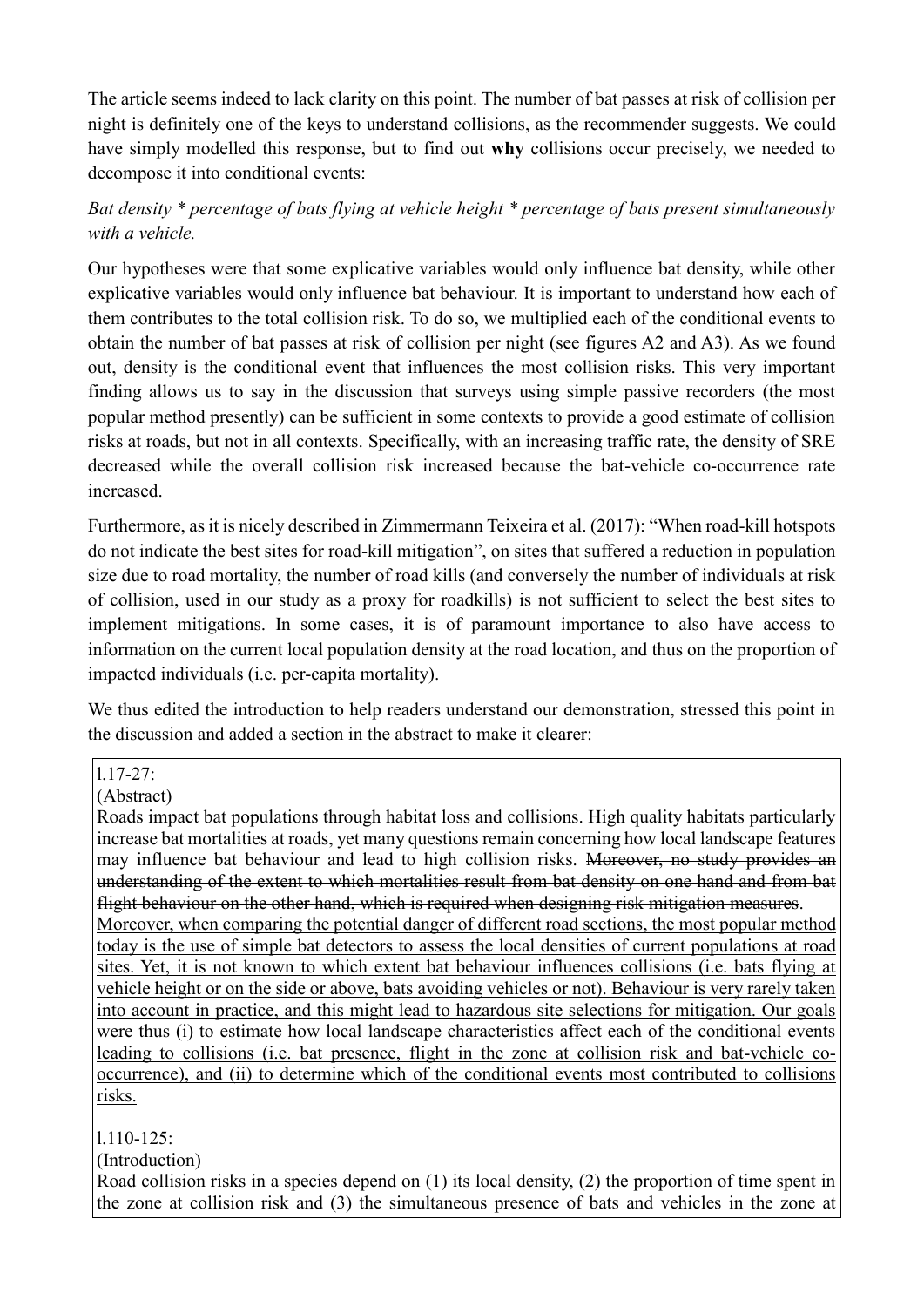collision risk (Jaeger et al., 2005; Zimmermann Teixeira et al., 2017). It is therefore necessary to take each of these variables into account when investigating road collisions. Indeed, when comparing two different road locations within different landscape features, a higher bat acoustic activity (used as a proxy of bat density) does not necessarily lead to a higher proportion of flights at risk of collision for all species (see Abbott et al., 2012). In addition, even if more individuals are at risk of collision (or if mortality is higher) at one site compared to another, this does not necessarily mean that this site should be selected for mitigation. Indeed, local populations can be dramatically reduced due to road mortality year after year, and a measure of per capita mortality risk is essential to correctly identify dangerous locations and avoid wrong recommendations for the siting of mitigation measures (Zimmermann Teixeira et al., 2017). Per capita mortality is also a very useful tool to prioritise conservation actions in function of the susceptibility of species to anthropogenic impacts. For instance, bats of the *Nyctalus* genus are particularly susceptible to wind turbine collisions because a high proportion of the individuals are victims of collisions (Roemer et al., 2017); to spare their populations, wind energy planning should therefore avoid areas where these species are extant.

l.126-130:

(Introduction)

Our study aimed at (1) assessing the effects of the characteristics of the local landscape on bat activity and movement behaviour and consequently on road collision risks, and (2) disentangling the roles of density and movement behaviour in collision risks, (3) determining how the orientation of linear vegetation affected the orientation of bat trajectories, to provide guidance for mitigation measures and (4) providing a proxy for species susceptibility to road collisions independently of their population sizes.

l.137-147:

(Introduction)

Concerning the response variables, we expected bat density to be the main factor influencing collision risks in some contexts (for example at tree rows along streams, which are rich in insects), but we expected the proportion of individuals flying in the zone at collision risks to be the main factor in other contexts (especially in forested areas, possibly constraining bats to fly over the road). Concerning explicative variables, we expected (1) a higher bat density at good quality habitats (i.e. tree rows near streams and tall trees) and at roads with a lower traffic rate, (2) a higher proportion of individuals in the zone at collision risk when vegetation grows closer to the road and in habitats with dense vegetation at each side of the road compared to habitats without trees, (3) a correlation between the orientation of bat trajectories and the orientation of linear vegetation, (4) a larger proportion of individuals flying in the zone at collision risk for short-range echolocators than for mid-range echolocators and long-range echolocators, reflecting the vertical niches of those species (Roemer et al., 2019).

## **Comment 3**

The other response variable, 3) vehicle avoidance, is very confusing in my opinion and assumes that bats are actively avoiding vehicles, which you are not providing strong evidence for. **Reply to comment 3**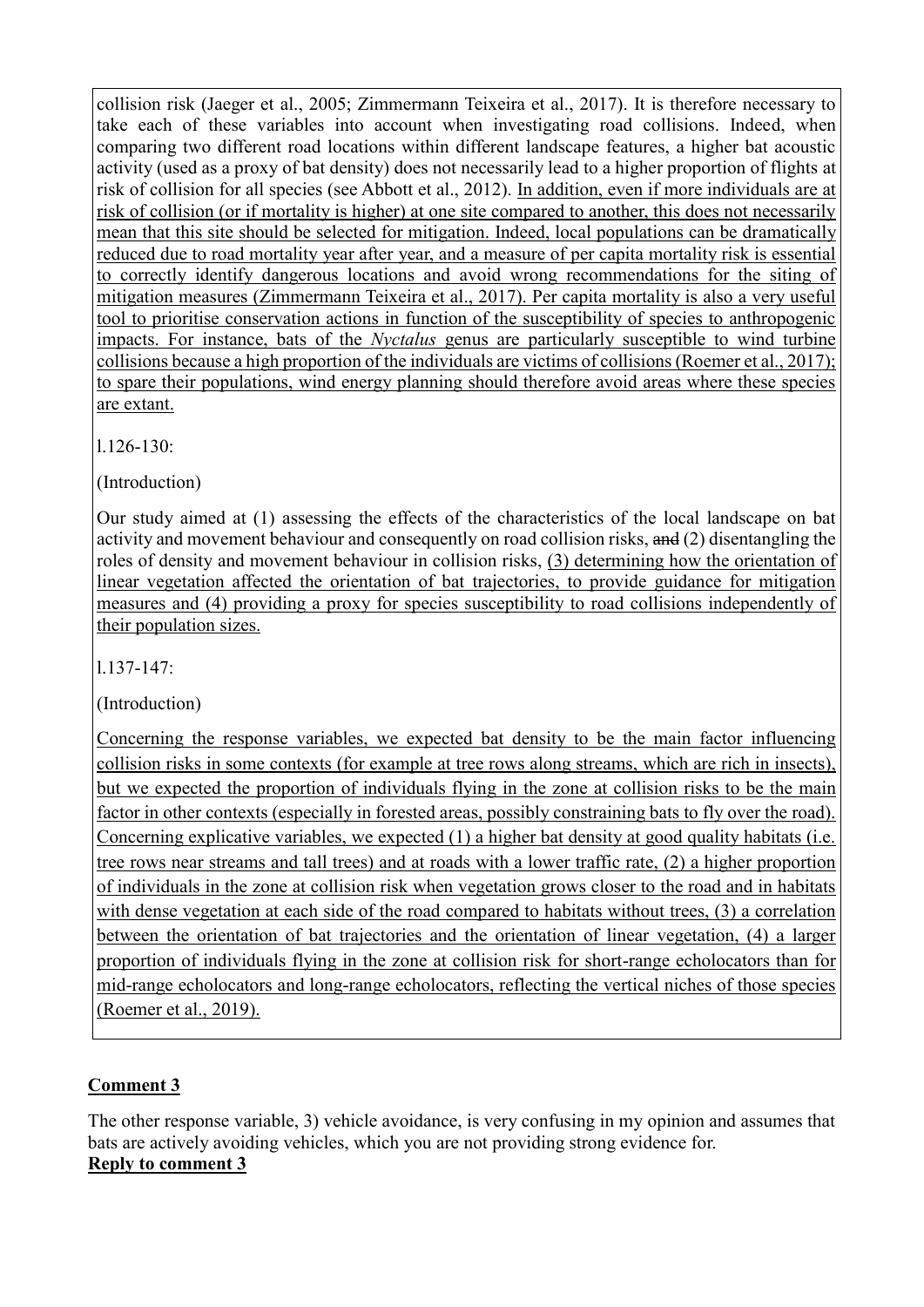We agree that the name of this response variable is debatable. This conditional event provides the last step to fulfil a stepwise assessment of the risk of collision, by evaluating how the environment may influence the time lag between bats and vehicles (a proxy for bat avoidance of vehicles). We changed the name of this response variable to 'bat-vehicle co-occurrence'. We thus made name changes all the way through the manuscript (introduction, material and methods, results and discussion). The following figures and tables had to be changed since vehicle avoidance  $(0=no, 1=yes)$  is the inverse of bat-vehicle co-occurrence (0=no, 1=yes): Figure 4, Figure 6, Table 4, Figure A2. The R scripts were also modified accordingly [\(https://github.com/Charlotte-Roemer/bat-road-collision-risks\)](https://github.com/Charlotte-Roemer/bat-road-collision-risks).

We also clarified the definition of this response variable in material and methods:

## l.324-328:

If the time lag was lower than 10 s, we considered that there was a bat-vehicle co-occurrence  $(1\theta)$ . If the time lag was higher than 10 s, we considered that a bat was present during the absence of a vehicle (01). In fact, it might be argued that very long time lags between a vehicle pass and a bat pass cannot be considered as true vehicle avoidance, but rather coincidental bat absence on the road in the simultaneous absence of a vehicle. However, aA relatively higher proportion of long time lags between such bat passes and vehicle passes could be interpreted as a higher probability that bats avoid vehicles, thus we used this metric as a proxy for vehicle avoidance.

# **Comment 4**

So to recapitulate, my suggestion is that a much more straightforward and clean model would only need to include bat passes at collision risk per night as your response variable.

## **Reply to comment 4**

We kindly refer the recommender to our answer to comment 2, where we explained that the understanding of bat-vehicle collision risks necessitates the modelling of three conditional events. Even though this makes the analysis more complex, we think that it is necessary to understand the mechanisms of bat-vehicle collisions.

## **Comment 5**

I see no need to include trajectory orientation since your variable measuring collision risk already takes into account the fact that bats are entering the zone of risk (above the road and at vehicle height). Finally, I would like to congratulate you on this wonderful work and all the effort undertaken to provide such detailed information on this very important topic.

Gloriana Chaverri

### **Reply to comment 5**

Trajectory orientation is not used for calculating the total number of bat passes at risk of collision per night, but it is very informative for the design of mitigation measures such as hop-overs, and we think that it is worth to keep it this study. As this point lacked an explanation in the manuscript, we changed it accordingly: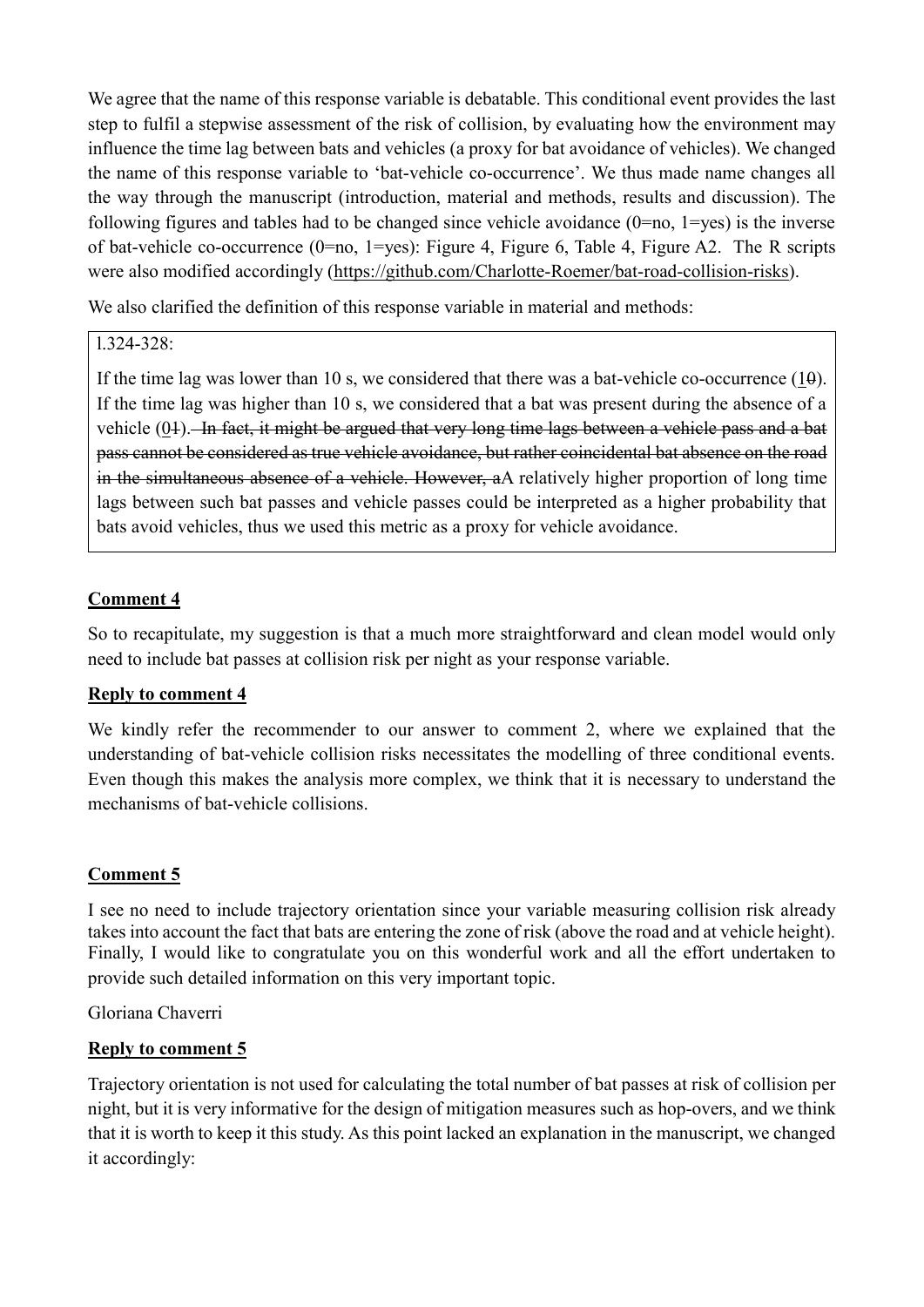#### l.126-130:

Our study aimed at (1) assessing the effects of the characteristics of the local landscape on bat activity and movement behaviour and consequently on road collision risks and (2) disentangling the roles of density and movement behaviour in collision risks, (3) determining how the orientation of linear vegetation affected the orientation of bat trajectories, to provide guidance for mitigation measures and (4) providing a proxy for species susceptibility to road collisions independently of their population sizes.

Reviews

*Reviewed by Brock Fenton, 2020-07-21 20:40*

### **Comment 1**

This is an interesting and timely topic ... but there are some missing elements. The first missing element is a clear statement of the hypothesis underlying the work, and, associated with this, specific predictions that can be tested with the data. This approach would help the reader better appreciate the importance of the paper.

### **Reply to comment 1**

Founding hypotheses of our work were indeed lacking and we edited the manuscript to include them at the end of our introduction. For those for which it was not the case before, we also mentioned whether those hypotheses were verified in the discussion:

l.137-147:

(Introduction)

Concerning the response variables, we expected bat density to be the main factor influencing collision risks in some contexts (for example at tree rows along streams, which are rich in insects), but we expected the proportion of individuals flying in the zone at collision risks to be the main factor in other contexts (especially in forested areas, possibly forcing bats to fly over the road). Concerning explicative variables, we expected (1) a higher bat density at good quality habitats (i.e. tree rows near streams and tall trees) and at roads with a lower traffic rate, (2) a higher proportion of individuals in the zone at collision risk when vegetation grows closer to the road and in habitats with dense vegetation at each side of the road compared to habitats without trees, (3) a correlation between the orientation of bat trajectories and the orientation of linear vegetation, (4) a larger proportion of individuals flying in the zone at collision risk for short-range echolocators than for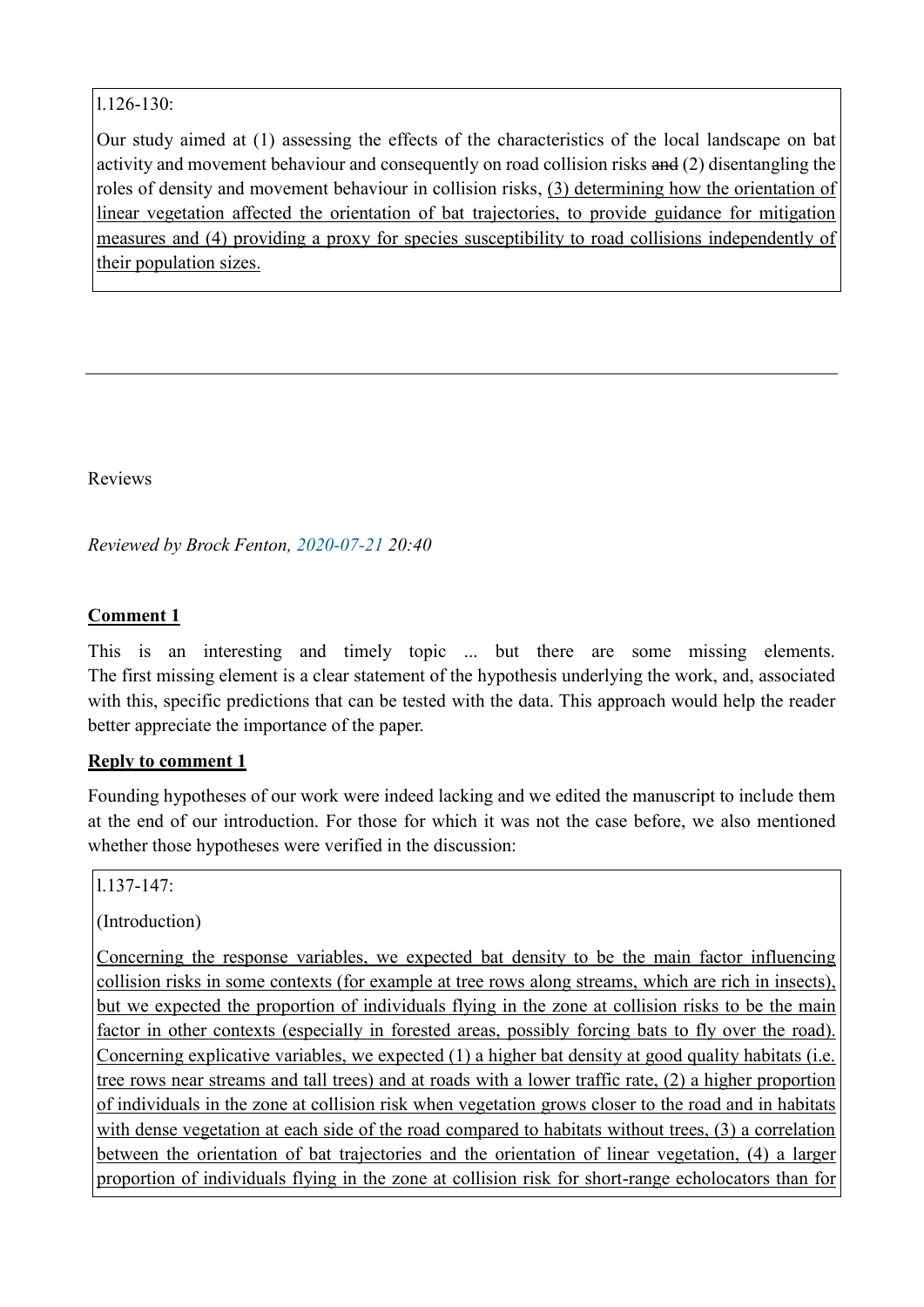mid-range echolocators and long-range echolocators, reflecting the vertical niches of those species (Roemer et al., 2019).

(Discussion)

l.500-501:

Our results demonstrate heterogeneity in the influence of explanative variables on the four response variables, depending on species.

l.509-513:

Interestingly, landscape type did not produce similar effects on bat density and on bat flight behaviour. Indeed, in the case of *P. pipistrellus* for instance, bat density was the highest in perpendicular tree rows formed by small streams. However, local landscapes eliciting the highest proportion of flights at risk of collision for this species were forests. This type of landscape was in fact a very high factor of presence at risk for most species and guilds, as we expected.

# l.533-537:

As said in material and methods, distance to tree foliage was correlated to tree height in our study. In all species except *Plecotus sp*., density was negatively affected by an increasing distance to tree foliage, when selected. Conversely, taller trees led to a higher density of *M. myotis/blythii* and of the LRE guild. Our hypothesis according to which taller trees would be associated with a higher density was thus only verified for one species.

# $1.540 - 542$ :

In our study, the proportion of flights in the zone at collision risk was rarely influenced by tree height or distance to trees; nonetheless, increasing distance to trees was associated with higher proportions of flights at risk for *E. serotinus*, contrary to our expectation.

## l.591-593:

This calculus placed MRE as the most susceptible bat guild to road collisions. This finding did not match our expectations since the lowest flyers were always thought to be the most susceptible to road collisions (Voigt and Kingston, 2016).

## l.609-613:

However, while increasing traffic density was associated with a decrease in SRE density, it was associated with an increase in the overall collision risk (the product of quantitative models). This demonstrates, as we expected, that the measure of the number of bat passes can be a good proxy of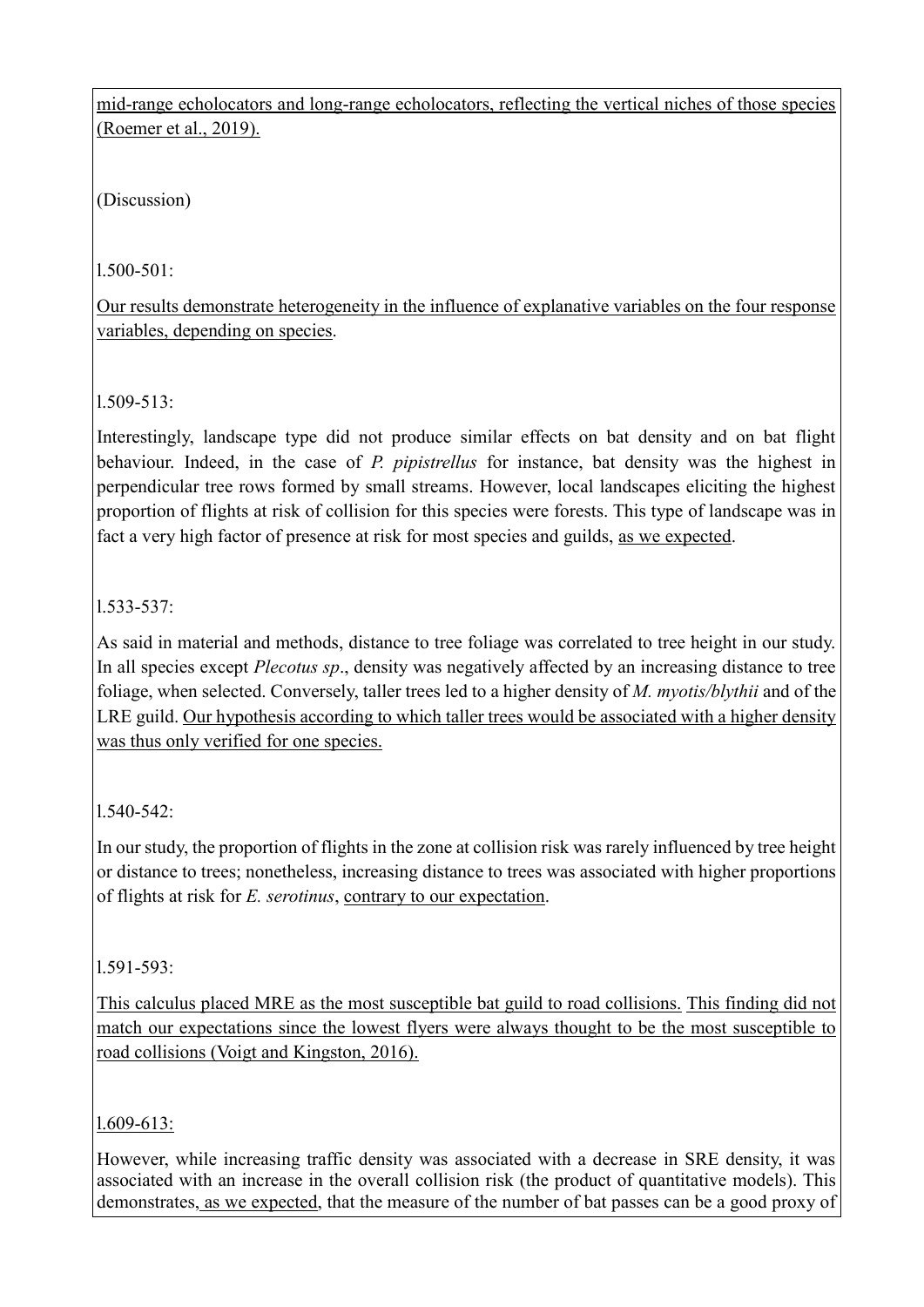bat collision risks in certain contexts, but that it is necessary to also measure bat behaviour to assess collision risks with certainty in all contexts.

# **Comment 2**

More disturbing is the absence of any data about bat mortality during the study. Were any road-killed bats found? Did the authors look for road-killed bats?

It is possible that a skillfully constructed hypothesis and predictions would circumvent the lack of data on mortality, but I am not sure how. I realize that the absence of road-killed bats would not conclusively show no mortality, as bats are small and might not last long on the road.

## **Reply to comment 2**

It is true that acoustic flight path tracking has not been used until recently to study anthropogenic collisions. Nonetheless, this method has been used in the field since 1966 and has since then shown its efficacy to acquire a large amount of precise information on bat movements (Koblitz, 2018). Acoustic flight path tracking was first used to study train collisions in Roemer et al. (2016) and road collisions by Claireau et al. (2019). In Roemer et al. (2017) we demonstrated that measures of bat flight height using a simple microphone array of two microphones were a good estimator of species collision risks at wind turbines. This result was based on the correlation between the proportion of bat flights in the zone at collision risk (above 25-30 m high, in the area swept with wind turbine blades) and an index of species susceptibility to wind turbines (calculated from mortality surveys).

The field worker nevertheless did look for bat carcasses at least once per study site, most often twice (on two different days), and more rarely up to four times (on four different days). Searches were done on sections 50 m in length along the road on each side of the study point. Because it was not the purpose of our study, searches were randomly conducted during the day (from 9 am to 9 pm), which has an influence on the finding success since small carcasses are rapidly scavenged. Only 2 carcasses were found overall. One juvenile female of *Rhinolophus hipposideros* was found on the 12<sup>th</sup> of August 2016 at study site n°11 (dense oak forest on both sides) and one adult *Pipistrellus pipistrellus* was found on the  $7<sup>th</sup>$  of June 2016 on study site n°55 ("no vegetation": some vines and croplands). Thus to attain our goal, we would have needed to perform carcass searches on many more days than what we have done with acoustics to obtain comparable results. Assessment of collision risks based on carcasses would not have been possible at the species level, and grouping different species would hinder our analysis greatly.

We propose to add a section in the discussion to provide more context on the pros and cons of both methods (underlined sentences in the box below):

l.500:

Moreover, contrary to the classic method of collecting bat carcasses, the results of AFPT are not biased by predation or observer efficiency, and AFPT may be applied to study roads after as well as before they are in service, if necessary.

l.599-628:

*Consistency (or discrepancy) between bat collision risk and measures of activity Advantages of conditional probabilities taking into account bat behaviour to assess road collision risks*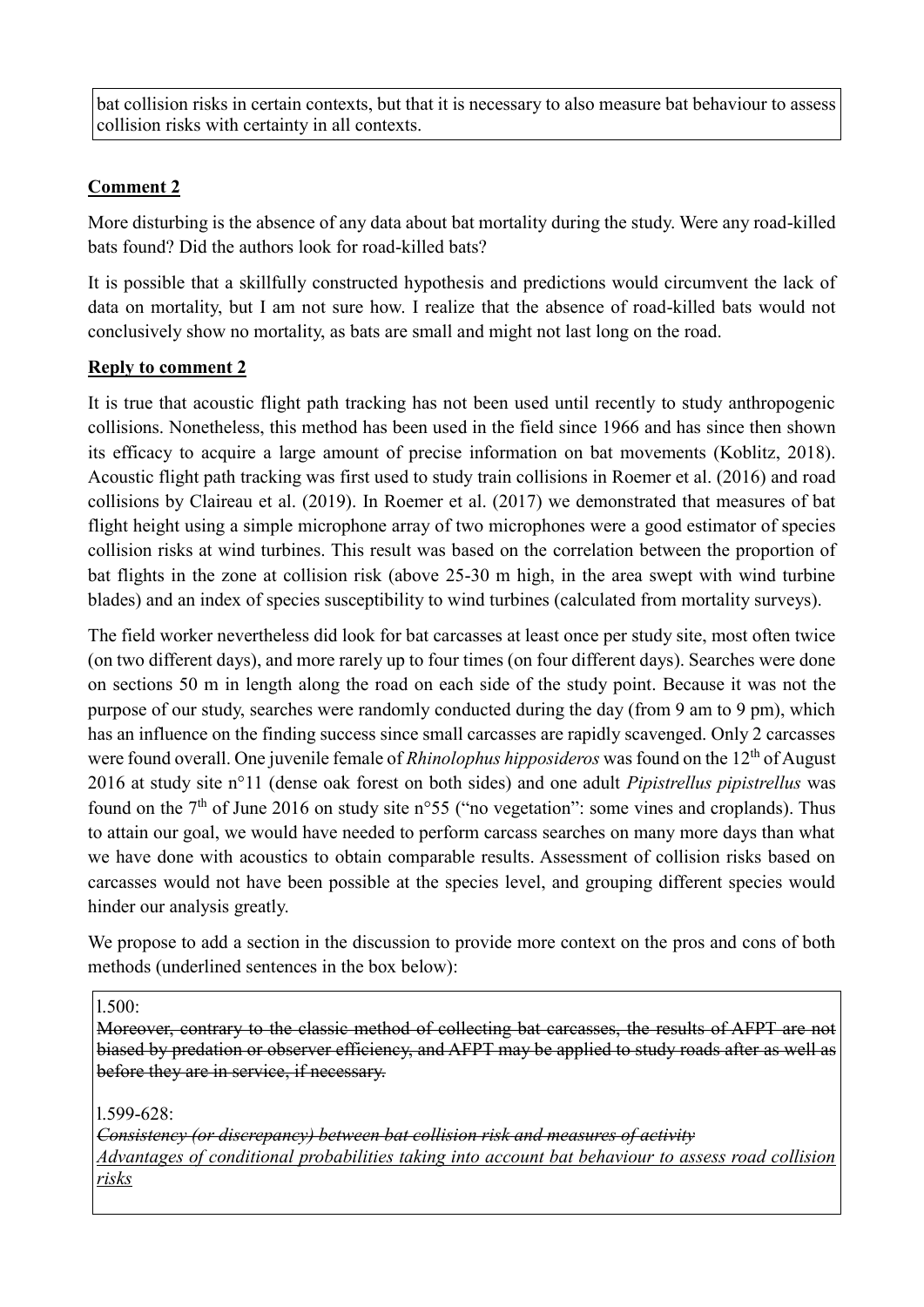All quantitative models succeeding the density model were interpreted as conditional probabilities that an individual is at risk of collision, and their predicted probabilities were multiplied to obtain the overall bat collision risk if a variable was selected in several of them. The product of all quantitative models showed that *H. savii* was more at risk of collision in forests and forests edges (and to a lesser extend at roads without trees), while *P. pipistrellus* was more at risk of collision at perpendicular tree rows. These products match the patterns of bat density in function of landscape type. The product of quantitative models also showed that the yearly patterns of collision risks matched the ones of bat density. Collision risks are more numerous in summer or autumn according to species, and explain the mortality patterns found in Fensome and Mathews (2016). However, while increasing traffic density was associated with a decrease in SRE density, it was

associated with an increase in the overall collision risk (the product of quantitative models). This demonstrates that the measure of the number of bat passes can be a good proxy of bat collision risks in certain contexts, but that it is necessary to also measure bat behaviour to assess collision risks with certainty in all contexts.

In addition, contrary to the classic method of collecting bat carcasses, the results of acoustic flight path tracking are not biased by predation or observer efficiency, and acoustic flight path tracking may be applied to study roads after as well as before they are in service, if necessary. It is also well known that bat carcasses are quite difficult to find (Slater, 2002; Santos et al., 2011) while acoustic flight path tracking provides a large amount of precise information on bat movements. Yet, out of curiosity, during field work, we looked for bat carcasses at least once per study site, most often twice (on two different days), and more rarely up to four times (on four different days). Searches were done along the road on sections 50 m in length, on each side of the study point. Because it was not the purpose of our study, searches were randomly done during the day (from 9 am to 9 pm), which has an influence on the finding success since small carcasses are rapidly scavenged (Slater, 2002). Nevertheless, only 2 carcasses were found overall (unpublished data). One juvenile female of *Rhinolophus hipposideros* was found on the  $12<sup>th</sup>$  of August 2016 at study site #11 (dense oak forest on both sides) and one adult *Pipistrellus pipistrellus* was found on the 7th of June 2016 on study site #55 ("no vegetation": some vines and croplands). These results underline the need of using acoustic recordings to collect enough data per species to attain the aims of our study.

## **Comment 3**

Another important issue could be the number of known bat roosts in the study area. But hindsight is a wonderful tool.

## **Reply to comment 3**

We only have the almost complete knowledge of the presence of roosts for *M. schreibersii* and *M. capaccinii*. All other species might roost more or less closely to study sites, but it is impossible to assess it. However, we consider that the number of study sites (10 to 12 per landscape type) is sufficient to circumvent any bias linked to the proximity of roosts.

## **Comment 4**

How would the findings of this paper alter conservation actions designed to protect bats?

I like the idea of the study but without evidence in the form of road-killed bats, I find it difficult to fully appreciate the work.

Brock Fenton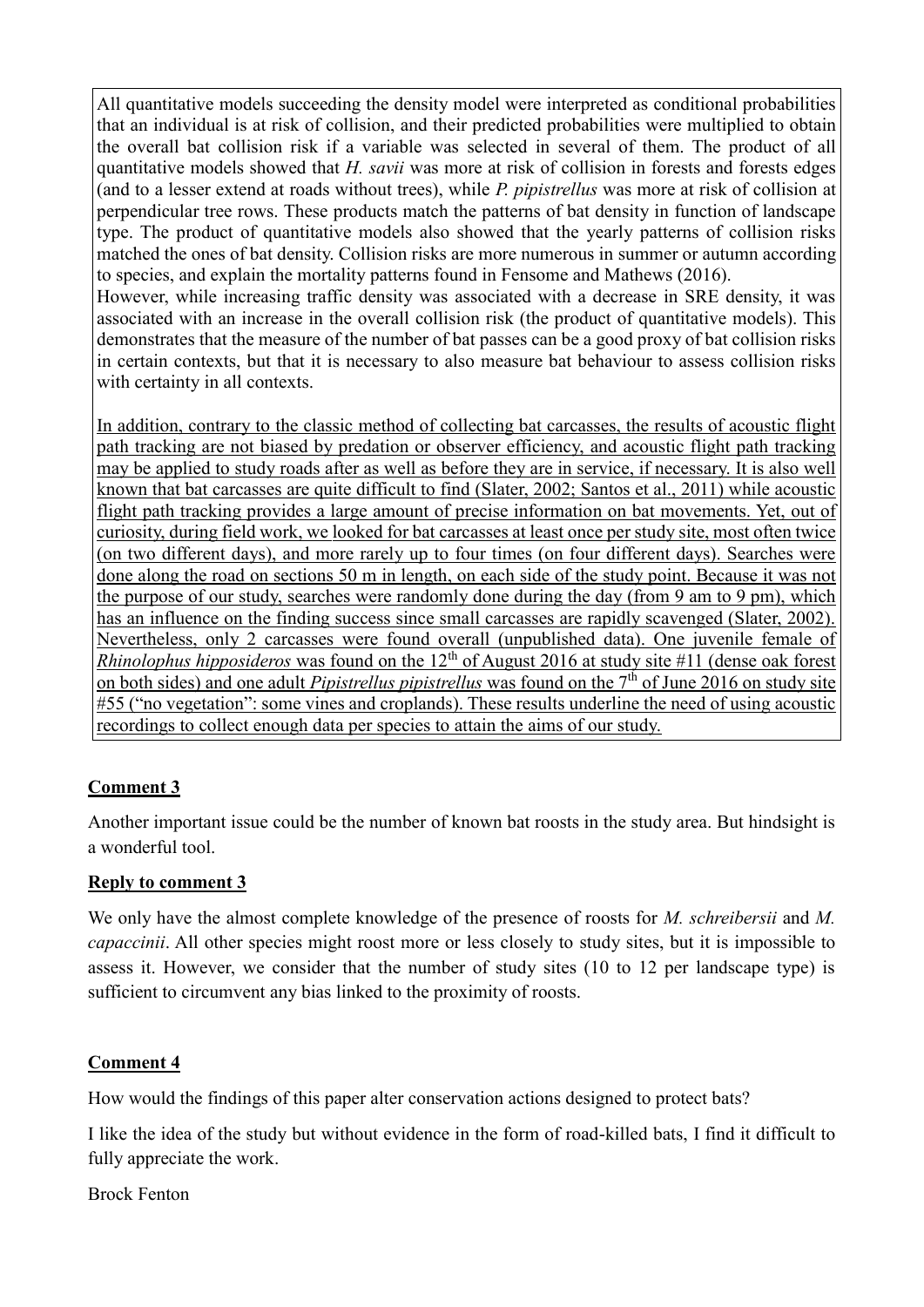### **Reply to comment 4**

It might be indeed interesting to comment on existing mitigation measures based on our results. We added a few sentences about this point in the Discussion (underlined sentences in the box below):

#### l.630-633:

Our first group of recommendations applies to habitat selection during road planning to avoid situations with enhanced collision risks. As has been recommended in previous studies (Medinas et al., 2013; Fensome and Mathews, 2016), 'quality habitats' – depending on species ecology – should generally be avoided to ensure that roads will avoid habitats with high bat density.

#### l.662-672:

Finally, our results allow us to provide insight on a low-cost mitigation measure that has been popularly proposed to reduce collisions at secondary roads: hop-overs. They consist in planting tall trees at each side of a road to help bats increase their flight height and cross safely (Limpens et al. 2005). Screens can be added at each side of the road to prevent bats from crossing at low height. Christensen et al. (2016) already found that this measure could be ineffective to help many species crossing roads safely, as many individuals will just fly around screens to cross. Based on our results, we expect that planting tall trees next to roads will create new foraging grounds, increase bat density and encourage individuals to fly in the zone at collision risk if trees are planted very close to the road, as it is often recommended (Voigt and Kinston, 2016). We thus expect more collision risks with hop-overs than without, and their use without other measures such as speed reduction should be prohibited until their efficacy is proven.

*Reviewed by Mark Brigham, 2020-08-18 21:04*

Overall. I think the premise of this work is very thoughtful and useful. While I am no expert about the analysis undertaken, it largely makes sense to me and I think the 3-D analysis is highly thoughtful. It's a shame that bats all react differently to vegetation, traffic volume etc. and there is no general outcome that applies even to most species. But that is what the science says and so be it.

### **Comment 1**

Writing. I think the manuscript would benefit greatly from a thorough edit by a native English speaker. There are multiple instances of tense-subject and verb-subject disagreement. There are also numerous instances of awkward sentence construction that reflect French rather than English grammar. In some instances, this makes it difficult to ascertain the meaning of sentences so it is more than just a bit of a nuisance. I recognize that it must be inordinately difficult to write in a language other than one's native tongue and it is totally unfair that English is the language of science, but it is what it is.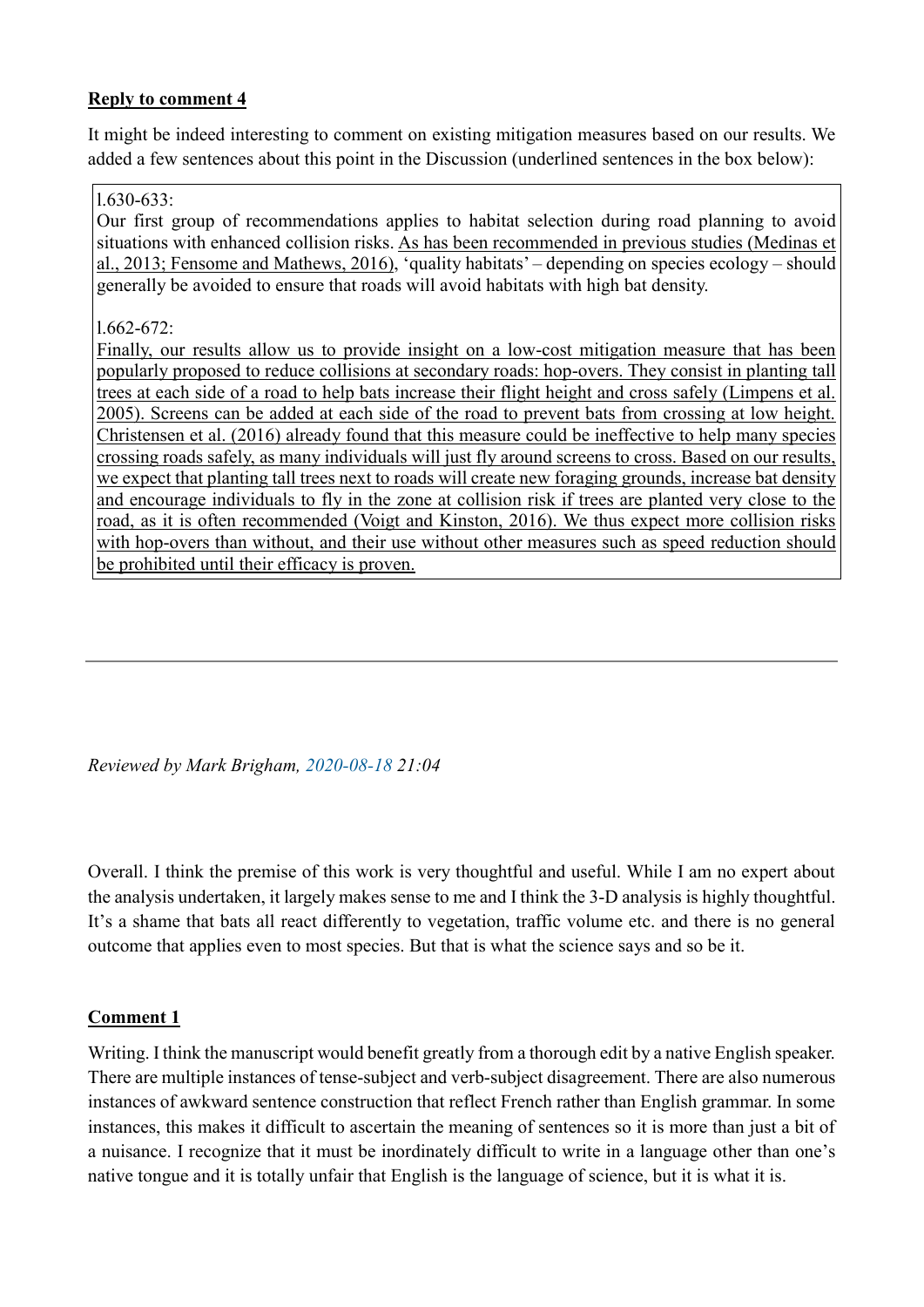Another thing that would help re writing would be to reduce the use of acronyms which makes reading harder. Not sure they are all really necessary (e.g., TOAD).

## **Reply to comment 1**

We thank the reviewer for showing so much understanding for the task of writing in English for a non-native speaker! We asked a native English speaker to correct the grammar, so that the manuscript should be much easier to read now.

We removed the use of the following acronyms and wrote words in full letters:

- simple parallel tree rows (SPT)
- double parallel tree rows (DPT)
- perpendicular tree rows (PT)
- forests (F)
- forest edges (FE)
- no vegetation taller than 1.5 m (NV)
- acoustic flight path tracking (AFPT)

However we would like to keep the TOAD, SRE, MRE and LRE acronyms since they are commonly used in other studies and are quite convenient.

# **Comment 2**

Sample sizes. The number of nights of sampling is reported differently in the manuscript. The Abstract says 2 nights whereas in the body of the text of the Methods it is reported as 2-5 nights.

## **Reply to comment 2**

We agree that there were discrepancies in how we reported sampling between the abstract and the methods. We completed both sentences:

### $1.28 - 30:$

In this study, we recorded bat activity and characterised flight behaviour with three variables: position at risk of collision, vehicle avoidance, and flight path orientation, using acoustic flight path tracking at 66 study sites in the Mediterranean region for two to five full nights.

l.157-159:

Bat behaviour was recorded at 66 sites (Figure 1, supplementary table 1) at national or departmental roads, for a minimum of two nights per site, but recordings could continue up to five nights per site (mean =  $2.6$  nights  $+/-$  SD 0.9) depending on the schedule of the field worker and on battery strength.

## **Comment 3**

We are not told when the sampling happened and thus how there is the ability to assess the seasonal differences that are reported.

## **Reply to comment 3**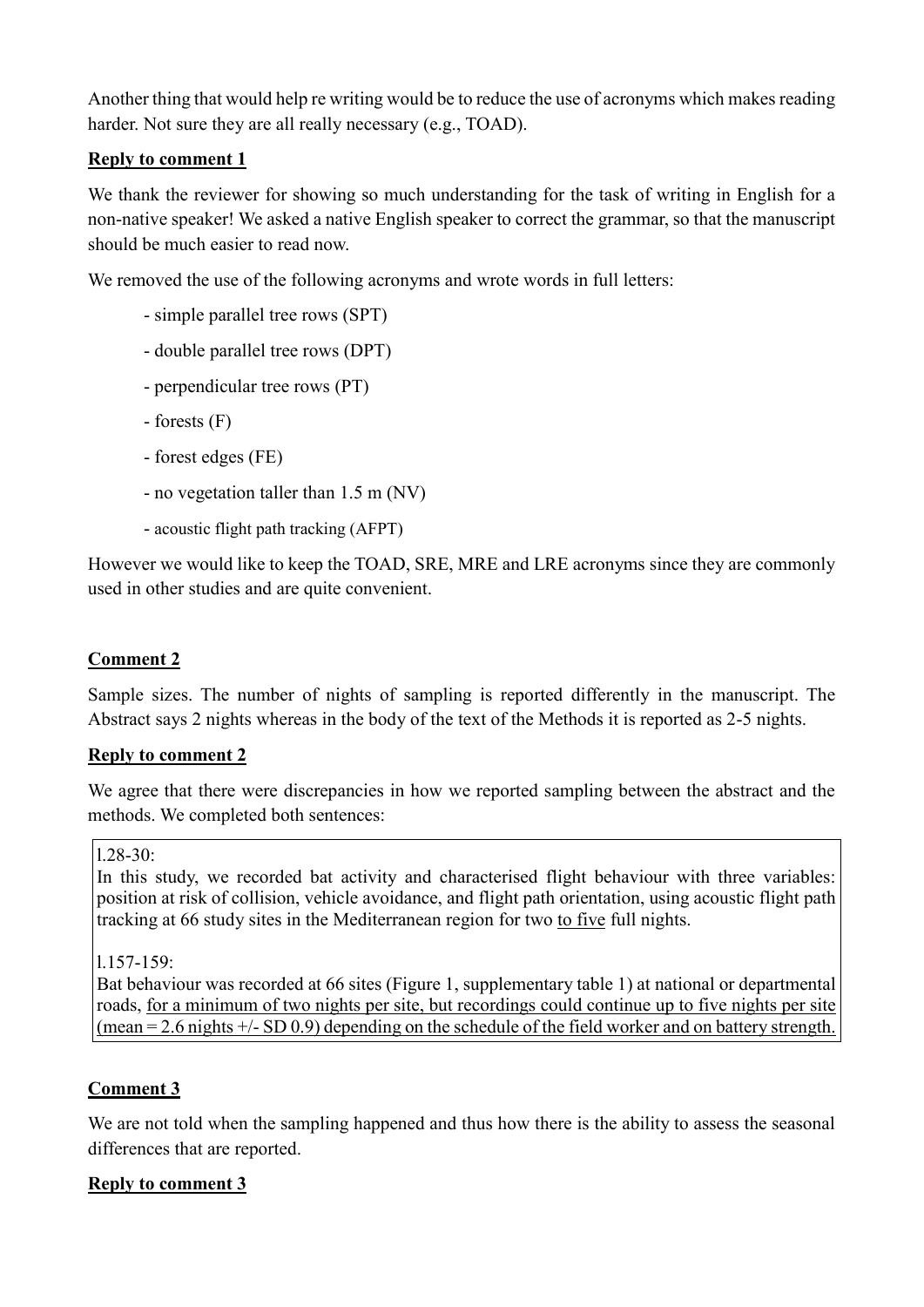Indeed, we forgot to mention the precise timing of sampling. We completed this part accordingly:

l.160:

Sampling took place between the beginning of May and mid-October, depending on study site.

We modelled response variables in function of the time of the year using a Generalised Linear Mixed Model, therefore it was not necessary to sample each night each study site. Since our sampling design was balanced for each of the explanatory variables (which were taken into account in the models), we could infer the general effect of seasonality on the response variables. To have a more precise idea of the sampling effort, we refer the reviewer to the results for the density of any species in figure A2 and consider the ticks on the x axis, which represent the sampled nights:



The meaning of the tick was not mentioned in the figure's legend. We added it.

## **Comment 4**

Further you say that sampling was done on "straight portions" of roads. Define what a straight portion is more precisely. Rather than defining sampling as occurring during optimal weather conditions, tell us what the min and/or max temperatures, maximum wind speed and maximum amount of precipitation were. Likewise for distance between microphones; give us the absolute max and min rather than the variation.

### **Reply to comment 4**

We thank the reviewer for indicating where we lacked precision. We completed the manuscript according to his suggestions:

All sites were situated in lowlands, on two-lane asphalt roads wide of 4 to 8 m, on straight portions (at least 200 m without curvature on each side of the sampling point), where vehicles were allowed to drive up to 90 km/h.

l. 196-201:

Monitoring was performed exclusively during nights with optimal weather conditions for bat activity (temperature: mean = 20.6 +/- 6.5 °C,  $\min = 8$  °C,  $\max = 34.9$  °C; wind speed: mean = 7.5 +/- 8

l. 189-191: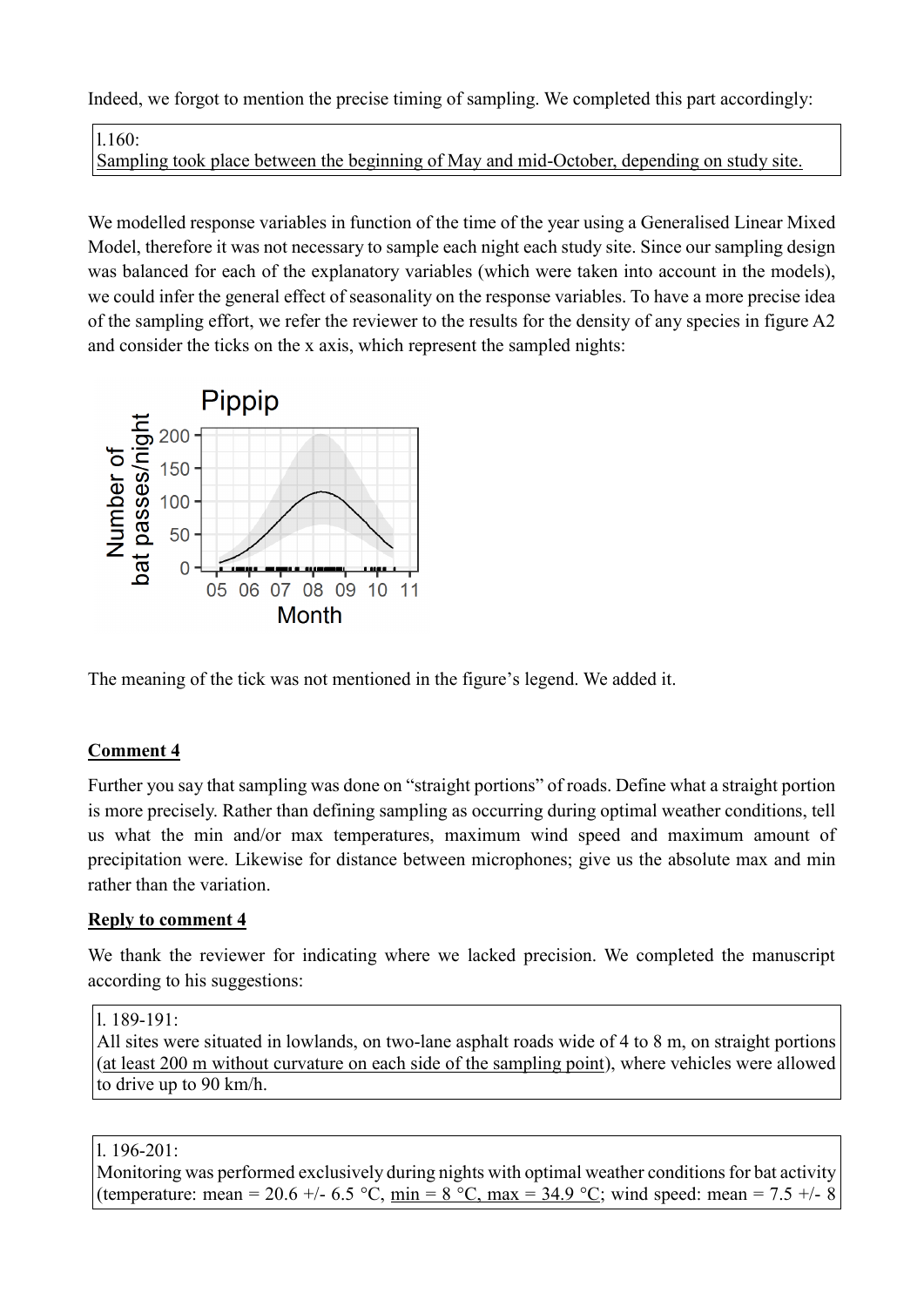km/h, min = 0 km/h, max = 31 km/h; cumulated rain per night: mean =  $0.2 +/- 1.3$  mm, min = 0 mm, max = 11 mm). However, the percentage of visible moon (mean =  $49.2 + (-35.8 \%$ , min =  $1 \%$ , max  $= 99\%$ ) was not a criterion we could control because of the time constrained field work schedule.

l.217-218:

Depending on the study site, minimum distance between microphones was  $8.1$  ( $\pm$ / $\pm$ SD 1.6) m 5.1 m and maximum distance was  $16.8$  ( $\pm$ /– SD 2.7) m 22.6 m.

# **Comment 5**

Actual collisions. In my view it needs to be made much more explicitly clear in the Introduction that vehicle-bat collisions are indeed common. This is buried amongst many citations to non-bat animals. While I think making the rationale of broad interest is beneficial, deer are not bats. It was my impression based on many years of driving at night, that bats flying over top of roads are very uncommon. I think that in aIl the night driving I have done I have only ever hit one and it was unhurt (An unusual technique for catching bats. Bat Research News 1996 37:115). However, the authors cite a number of papers that I was unaware of which show that my impression was wrong. I do think many others would share my impression. I think it is well known that bat flight is affected by roads and this may cloud the impression of many. I would disagree that it has not been emphasized that bats follow roads; I think this is reasonably well-established in the literature.

# **Reply to comment 5**

Indeed, we did not explicitly cite studies that showed that vehicle-bat collisions are common, or that they are threatening populations. We edited the manuscript accordingly:

## l.82-91:

For these reasons, even moderate increases in mortality rates may represent a serious threat to their survival. As a result, all European bats are now under strict protection (Council Directive 92/43/EEC on the conservation of natural habitats and of wild fauna and flora, 1992).

Bat mortality at roads was investigated in numerous studies (Fensome and Mathews, 2016), and can locally threaten bat populations. For instance, an annual highway mortality of 5% was estimated for a colony of *Myotis sodalis* in the United States of America (Russell et al. 2009). Brinkmann et al. (2012) stated that a road mortality of 3 to 7 adult females in a colony of 100 female *M. myotis* or *Rhinolophus hipposideros* could lead to a negative population growth. A good understanding of the mechanisms leading to collisions between road vehicles and bats is therefore necessary to efficiently mitigate them (Fensome and Mathews, 2016).

There are mentions in the literature suggesting that bats may follow roads, especially small roads (Voigt and Kingston, 2016). However, mitigation measures are mostly proposed to help bats crossing roads, and not to reduce the attractiveness of roads for bats. Moreover, we are not aware of any study that quantifies bat crossings compared to bats following the road. These reasons might explain why experts exclusively propose mitigation measures at locations expected to elicit a lot of bat crossings. We propose to modify the paragraph to clarify our meaning: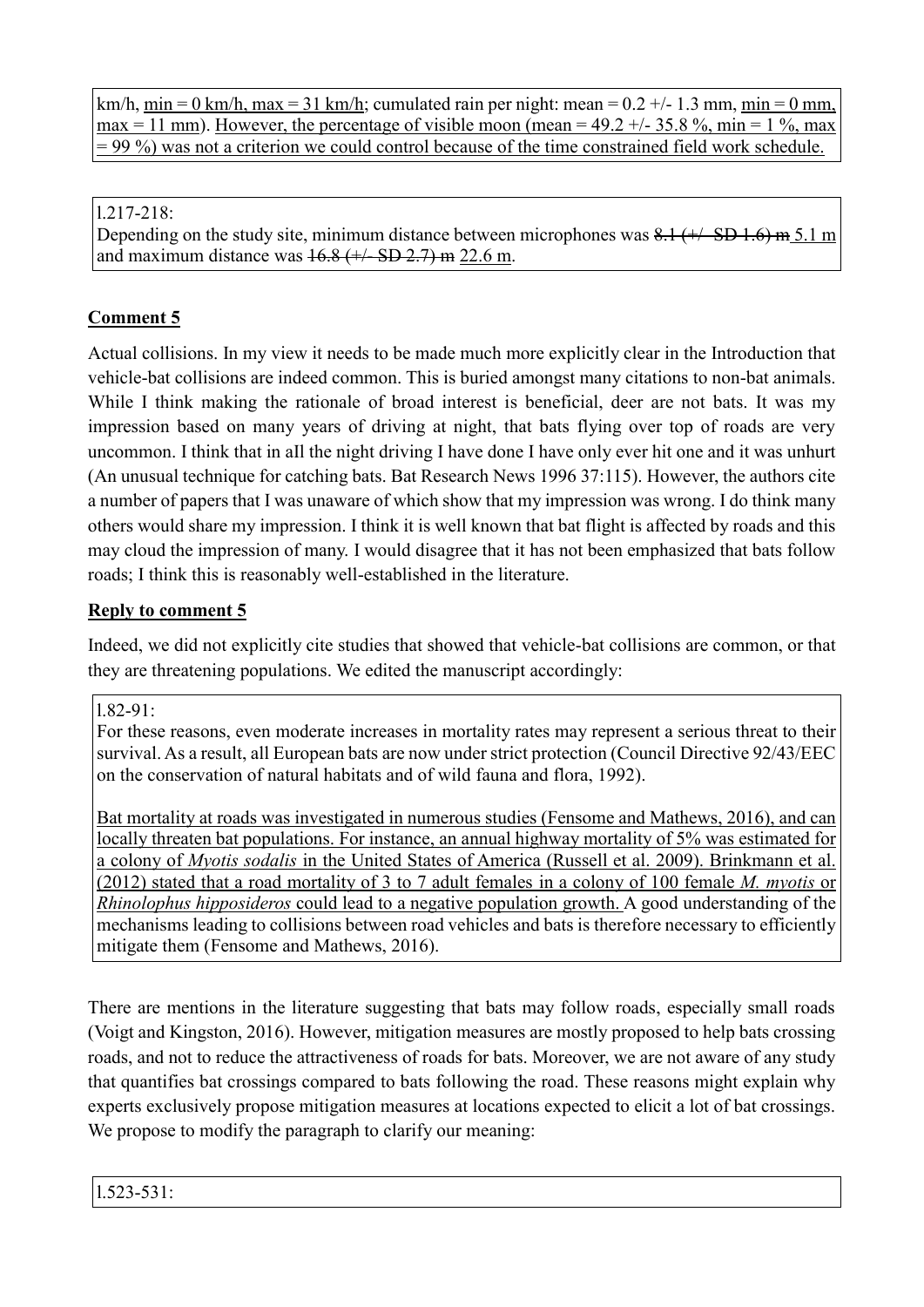Contrary to our expectations, landscape types were not selected to explain the orientation of flight trajectories. Our results show that even in the presence of a perpendicular tree row or in the absence of trees, bats fly most of the time parallel to the road axis. This supports the fact, not often enough emphasised in collision risk assessments, that bats use roads as corridors, because road verges may offer foraging opportunities by attracting more insects than adjacent habitats (Medinas et al., 2019; Villemey et al., 2018), and because of the verge effect when trees are present (Brigham et al., 1997; Kalcounis-Rueppell et al., 2013; Verboom and Spoelstra, 1999). According to our results, it should be considered that on secondary roads, bats following the road axis may be as common as bats crossing roads, and that mitigation measures should deal with these two types of movements.

# **Comment 6**

3-D positioning. This analysis is most interesting and I found it really impressive how you did this. I think you were appropriately conservative in assigning a position to the bats. I thank you for providing access to the R script. The precise definition of safe vs. unsafe was very clear. Well done. I like that you actually calculate an estimate of how many recorded passes actually put a bat into an unsafe position and thus estimate the actual number of potential collisions. While it obviously would be an overestimate, it gives some information about how many bats really could be killed by vehicles. However, this outcome does not get emphasized enough in the Discussion. I know it is impossible except at a species-specific level but some direct indication of what proportion of passes puts bats at risk would be useful.

# **Reply to comment 6**

We thank the reviewer for this very interesting suggestion. We did this calculus for the three bat guilds and added the following sections in the introduction, material and methods, results and the discussion:

### l.116-130:

(Introduction)

In addition, even if more individuals are at risk of collision (or if mortality is higher) at one site compared to another, this does not necessarily mean that this site should be selected for mitigation. Indeed, local populations can be dramatically reduced due to road mortality year after year, and a measure of per capita mortality risk is essential to correctly identify dangerous locations and avoid wrong recommendations for the siting of mitigation measures (Zimmermann Teixeira et al., 2017). Per capita mortality is also a very useful tool to prioritise conservation actions in function of the susceptibility of species to anthropogenic impacts. For instance, bats of the *Nyctalus* genus are particularly susceptible to wind turbine collisions because a high proportion of the individuals are victims of collisions (Roemer et al., 2017); to spare their populations, wind energy planning should therefore avoid areas where these species are extant.

Our study aimed at (1) assessing the effects of the characteristics of the local landscape on bat activity and movement behaviour and consequently on road collision risks, and (2) disentangling the roles of density and movement behaviour in collision risks, (3) determining how the orientation of linear vegetation affected the orientation of bat trajectories, to provide guidance for mitigation measures and (4) providing a proxy for species susceptibility to road collisions independently of their population sizes.

l.350-353:

(Material and Methods)

Since our results apply for road sections 20 m in length, we multiplied the expected mean number of bat passes at collision risk by 50 to obtain a mean number of bat passes at risk of collision per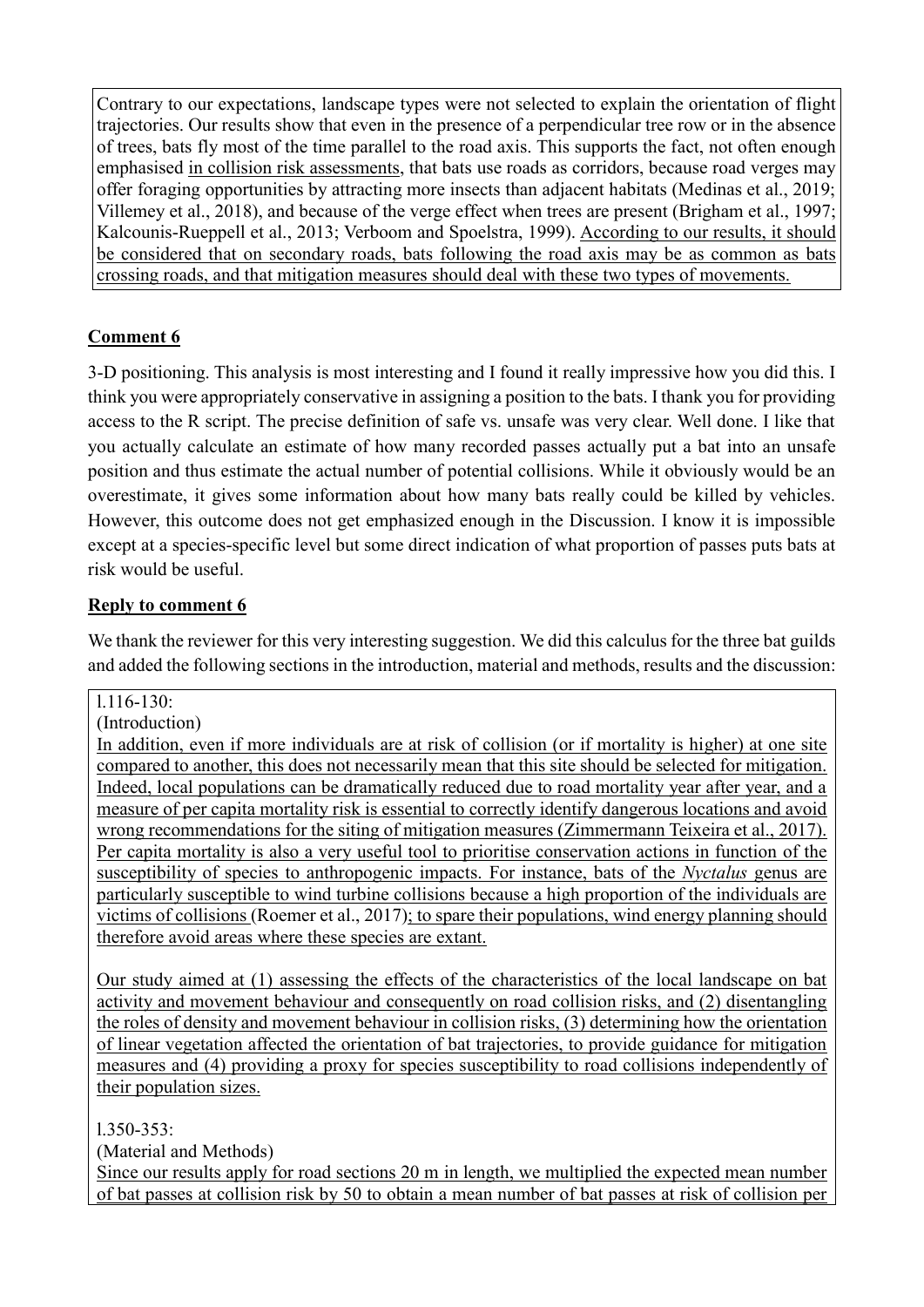kilometre and per night. To compare bat guild susceptibility to road collisions, we multiplied  $E2 \times E3$ ; this result is an index of susceptibility to road collisions that is independent of local population densities and independent of the context (landscape type).

l.457-462:

(Results)

We found a mean number of bat passes at risk of collision per kilometer and per night of 2.3 for SRE, 1024.9 for MRE and 11.7 for LRE (figure 7).

The index of susceptibility to road collisions, which is independent of species population densities, placed MRE as the most susceptible guild (figure 8).



Figure 7: Predicted number of bat passes at risk of collision per night and per kilometre for each bat guild (logarithmic scale). 95% confidence intervals are shown. SRE: shortrange echolocators. MRE: mid-range echolocators. LRE: Long-range echolocators.



Figure 8: Predicted susceptibility index to road collisions for each bat guild. 95% confidence intervals are shown. SRE: short-range echolocators. MRE: mid-range echolocators. LRE: Long-range echolocators.

l.585-598:

(Discussion)

(*Species differences*)

MRE seem to be generally more at risk of collision with vehicles than other species because they showed a higher proportion of bat-vehicle co-occurrence than SRE and because they had a higher proportion of trajectories in the zone at collision risk than SRE or LRE.

We found a mean number of bat passes at risk of collision per kilometre and per night of 2.3 for SRE, 1024.9 for MRE and 11.7 for LRE. We stress that these figures are necessarily an overestimate since we could not measure more precisely bat avoidance of vehicles when they were in the zone at collision risk at less than 10 s from a vehicle pass. In addition, readers have to bear in mind that these figures are not a proxy for the bat guild susceptibility to road collisions. For this, it is necessary to consider the proportion of individuals in the zone at collision risk multiplied by the co-occurrence of bats and vehicles. This calculus placed MRE as the most susceptible bat guild to road collisions. This finding did not match our expectations since the lowest flyers were always thought to be the most susceptible to road collisions (Voigt and Kingston, 2016). Fensome and Mathews (2016) found that low-flying species are more susceptible to collisions, however, it is important to mention that they included both SRE and MRE in this category. Our results show that MRE are more susceptible than SRE to road collisions because MRE fly more often in the zone at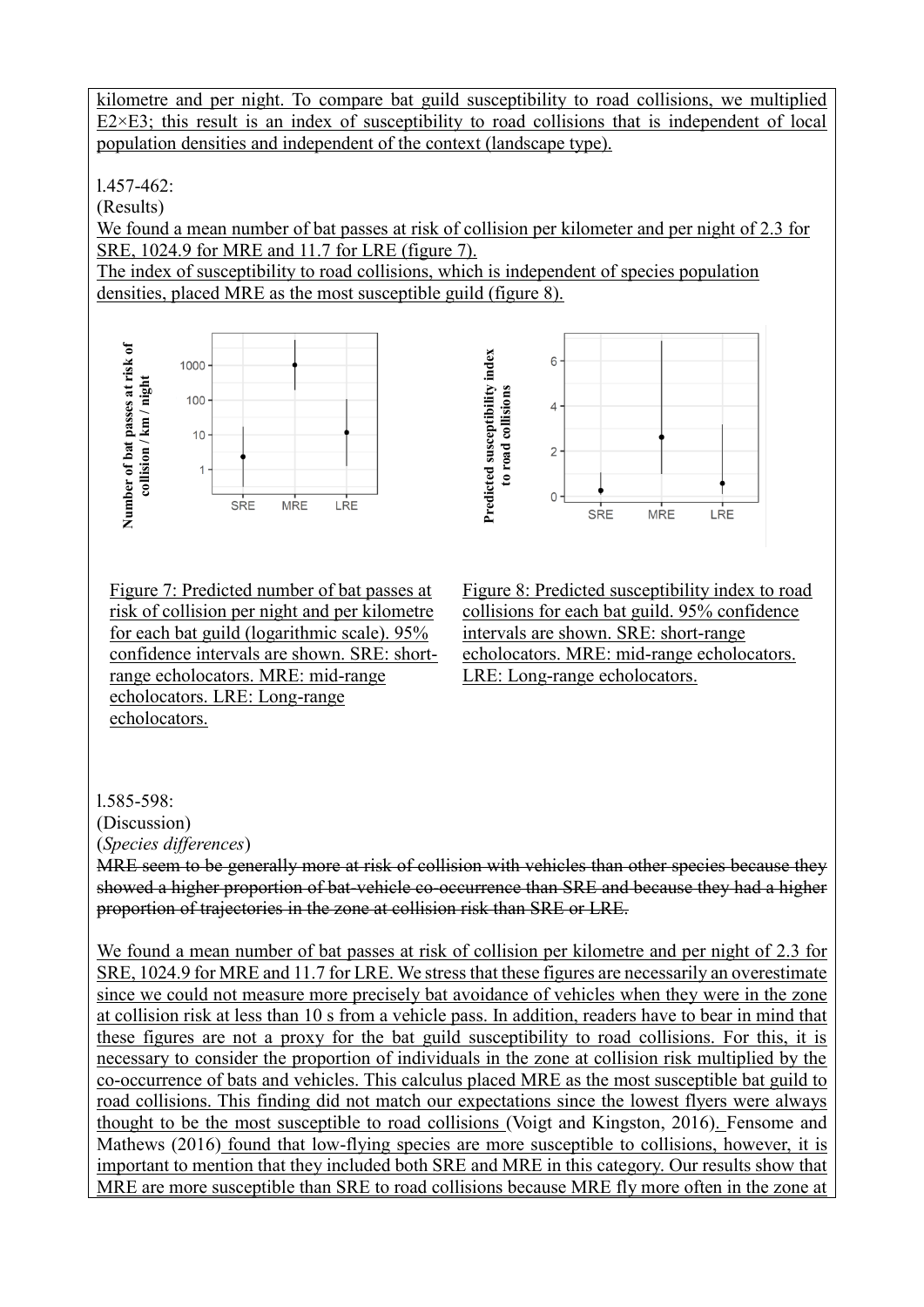collision risk and are also more often present in this zone simultaneously to a vehicle pass. This classification, added to species conservation status, can be used to prioritise conservation actions at roads.

## **Comment 7**

Outcomes. I find it interesting that the factors you assessed affect different species in really different ways so there appears to be no one thing that can be done to reduce the risk to bats.

Line 514 – not sure it is appropriate to assume that some bats "recognize the danger triggered by vehicles" (this is also an instance where the writing needs to be clearer – I think you mean to say "recognize the risk posed by vehicles"). To test this would take a specific data set.

#### **Reply to comment 7**

We agree that this sentence should be more carefully written. We propose to reformulate accordingly:

#### l.547-549:

Nonetheless, *P. kuhlii/nathusii* avoided the zone at collision risk more when traffic increased, possibly because they recognise the danger associated with vehicles, although a specific data set would be required to test this hypothesis.

### **Comment 8**

Line 521 – if higher traffic volume is trivial, why talk about it?

### **Reply to comment 8**

We wanted to leave out any unnecessary speculation for this result and this is why we still had to provide a short explanation.

### **Comment 9**

Overall in the Discussion I think there is too much speculation  $-$  e.g., warm asphalt effects, Rhinolophus issues. Stick to the main outcomes and add a real estimate of likelihood of collision. Do you really think that forests around roads should be cleared to reduce risk to bats? It appears to me that this would really only help some.

#### **Reply to comment 9**

According to the reviewer's suggestion, we tried to remove some parts where there was too much speculation, or justify them with references. See also our answer to comment 1 of Gloriana Chaverri.

#### l.572-573:

This result could also be explained by increasing foraging opportunities if insects are more attracted to the warm asphalt during colder times on roads during colder times, as this was observed in swallows (Evans et al., 2003).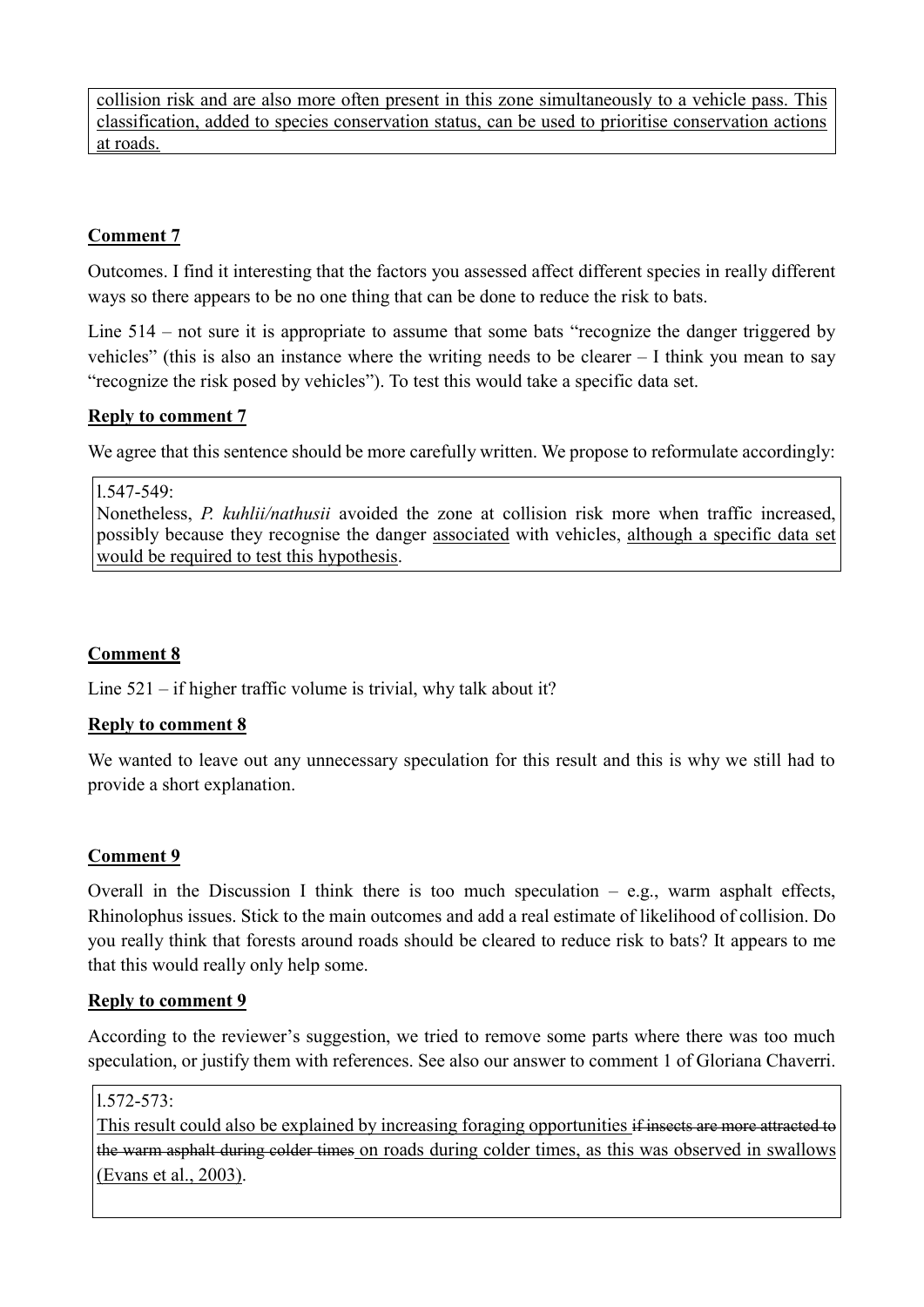### l.681-686:

Rhinolophus species are assumed to be very susceptible to road collisions because they fly very close to ground level (Fensome and Mathews, 2016; Jones and Rayner, 1989; Roemer et al., 2017). However Rhinolophus species, because of their very high sonar frequencies (Kingston et al., 2000), are very difficult to detect and to record, and this is why we could not study their flight behaviour with our method. Acoustic flight path tracking with only two microphones would allow a study of Rhinolophus collision risks, although with simpler metrics (Claireau et al., 2018). One could speculate on Rhinolophus collision risks on roads from the SRE guild. However, since these bats have very particular foraging strategies (Denzinger et al., 2018), they could demonstrate quite different responses from other SRE.

## → **Moved to the section "Limits of the study and perspectives"**

## l.518-522:

In addition, for the LRE guild, results show that vehicle avoidance was higher at simple parallel tree rows compared to double parallel tree rows. It should be noted that we recorded a particularly high social activity of N. leisleri in most double parallel tree rows of hollow plane trees that provide roost for this species. If bats are less aware of the danger of vehicles when engaging in social activity, or if social activity is a proxy for the presence of maternity roosts with naïve juveniles, it could explain the fact that bats were less cautious in avoiding vehicles in double parallel tree rows. It seems difficult to provide a straight-forward explanation here, but the higher social activity of *N. leisleri* that we recorded at double parallel tree rows could be linked to less vehicle avoidance.

## l. 547-553:

Nonetheless, *P. kuhlii/nathusii* avoided more the zone at collision risk when traffic increased, possibly because they recognise the danger associated with vehicles, although a specific data set would be required to test this hypothesis. Moreover, *P. pipistrellus* flew more often parallel and over the external sides of the road with increasing traffic. These results show that bats spatially avoid the vicinity of vehicles, completing the observations of Zurcher et al. (2010). The latter did not distinguish between species, but found that 60% of approaching individuals reversed their course in the presence of a vehicle. In addition, it was shown that flying insect abundance decreases with increasing traffic (Martin et al., 2018). Reduced foraging opportunities might discourage bats from foraging over the road, concomitantly with a spatial avoidance of vehicles.

### l.557-561:

It could be that because SRE fly lower and are more at risk when crossing (Roemer et al., 2017), they are more reluctant to approach vehicles. In addition, since the foraging abilities of SRE seem to be more impaired by light and noise than MRE (Siemers and Schaub, 2011, Stone et al., 2012, Azam et al., 2018), MRE might use roads as foraging grounds and take more risks than SRE.

It is true that we were not specific enough while discussing the management of vegetation as a means to reduce collisions. Because distance to foliage (correlated with tree height, and probably with primary productivity) led to a decrease in bat density for species from all three guilds, we are convinced that reducing foraging opportunities at roads by clearing roadside vegetation can be a relevant measure to reduce road collisions for most bat species. Hard edges explained the proportion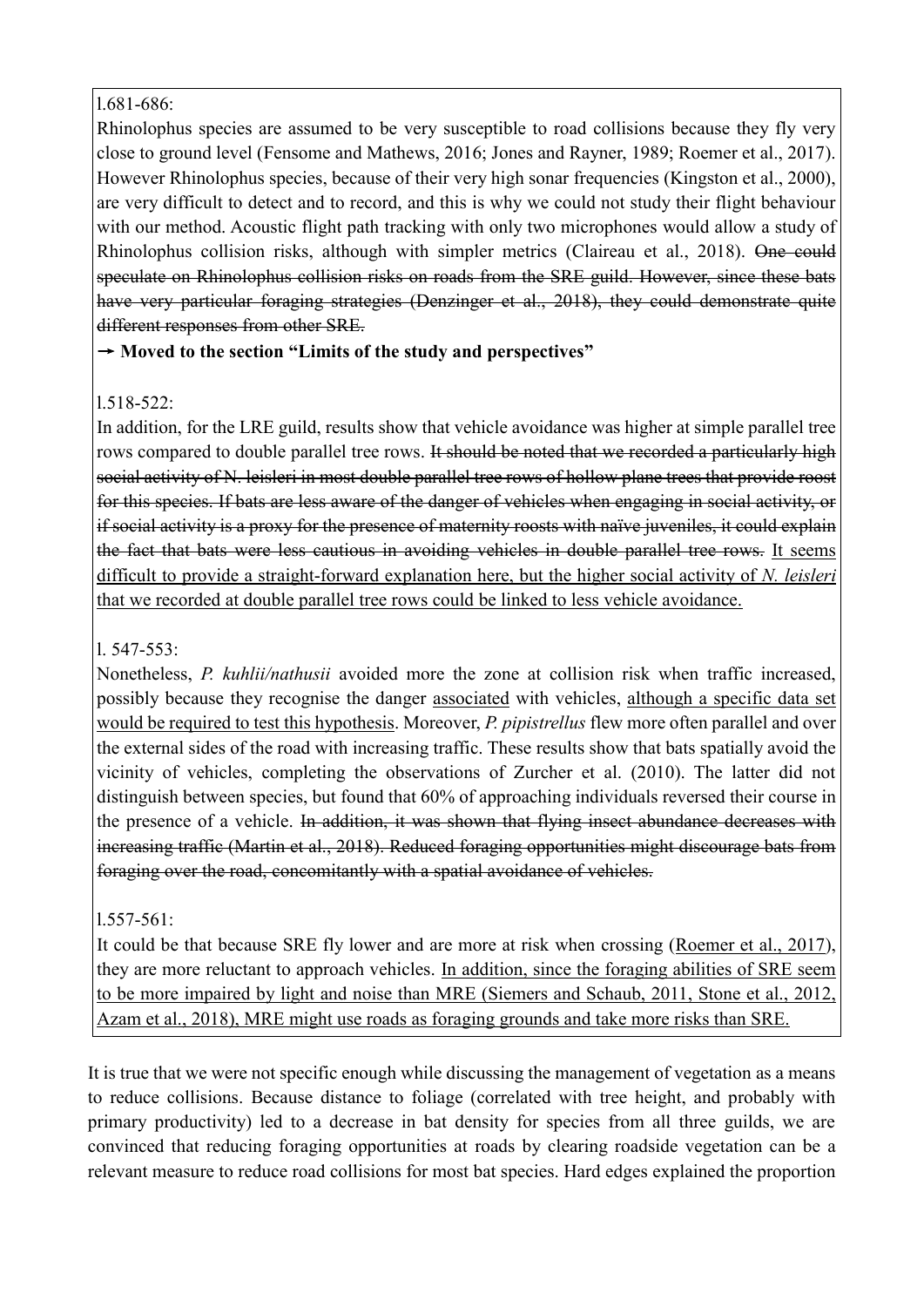of bats in the zone at collision risk mainly for mid-range echolocators and we were not specific enough on this point. We edited the paragraph accordingly:

#### l.644-661:

Our second recommendation applies to the management of roadside vegetation during construction work and during the operational phase, to reduce collision risks. A gap of five meters between the road edge and tree foliage significantly decreased the activity levels of several species across the three different guilds. Our appreciation of study sites suggests that this effect could be due to higher primary productivity when vegetation is higher and closer to the road. If less primary biomass is available to insects, foraging opportunities for bats decrease, and so does their density (Threlfall et al., 2012). It is however controversial to recommend cutting trees at road sides, because this decision will engender habitat loss in numerous taxa, especially in large-scale impacted areas such as linear transport infrastructures. Opening habitat at road edges also creates suitable foraging grounds for birds of prey for instance (Morelli et al., 2014), and will increase their collision probability. It is possible to make these open verges less attractive by converting them to gravel surface (Kociolek et al., 2015), but this will eliminate plant habitats. In our results, hard edges also led to higher rates of MRE in the zone at collision risk. Another possibility for the management of vegetation is thus to only cut a certain number of trees and clear shrub layers periodically (a frequent practice in French Mediterranean forests to prevent fires) to reduce primary production and to allow bats to navigate between trees rather than above the asphalt. The local management will thus depend on the biodiversity stakes of the area. In areas of high stakes, reducing vehicle speed limit could be an efficient solution, but this was not tested on bats to our knowledge.

## **Comment 10**

Tables and Figures. I am not sure that the inset to Figure 1 is really necessary. All of the sampling sites are in the same biogeographic region – so just say that.

### **Reply to comment 10**

We removed the inset, that was indeed not really necessary.

### **Comment 11**

Tables 2-4 are very busy. I don't have any good suggestions about how to make them better but there is a lot to take in.

Mark Brigham

### **Reply to comment 11**

We do have the same impression, but we think that the information provided is still necessary.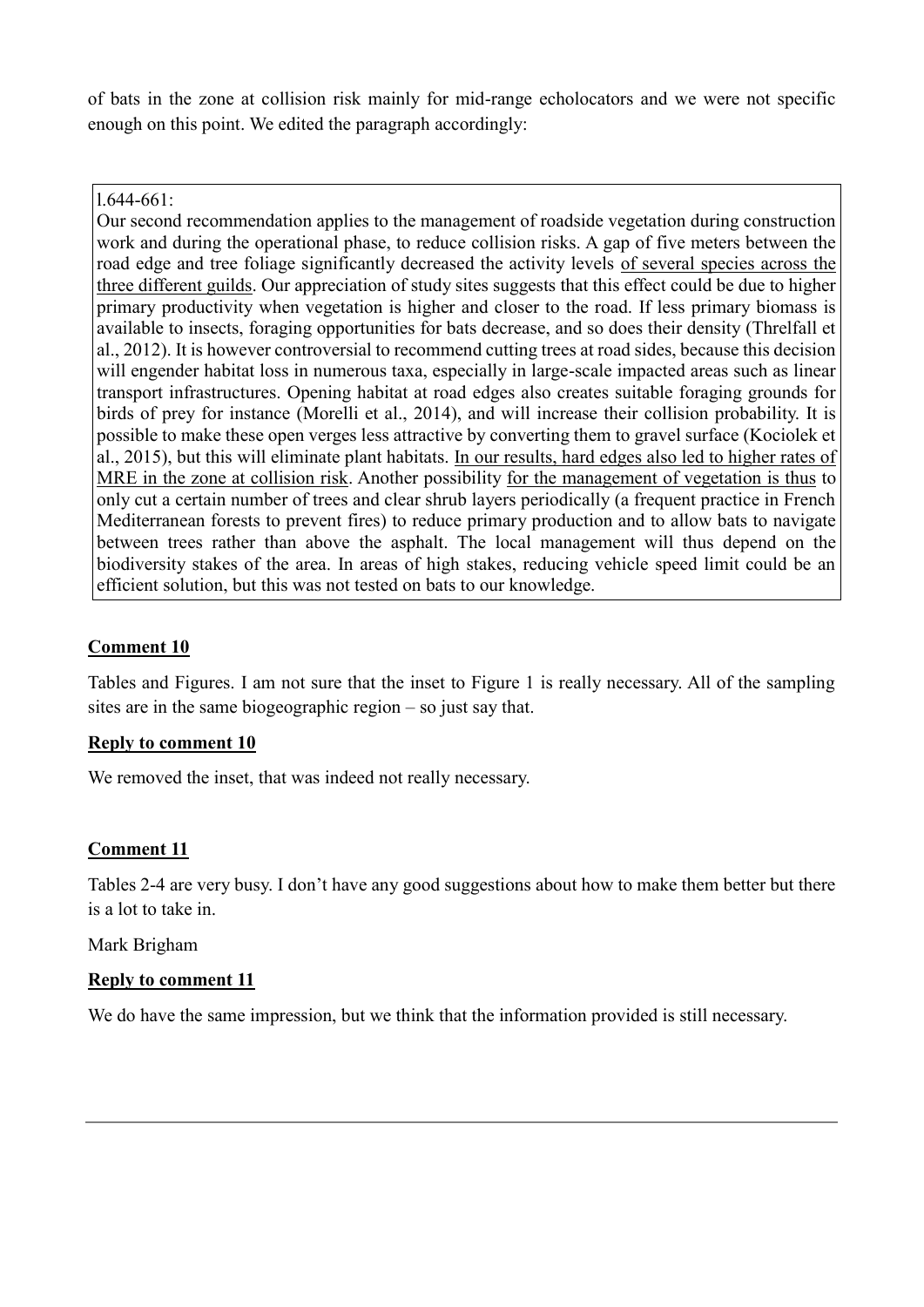I also had two of my students undertake independent reviews of the MS. Those reviews follow.

*Student 1.*

Overall, this study was well-conducted and contained interesting and valid data, particularly the threedimensional call modeling. However, the main issue lies in a lack of clarity and cohesion in the writing. With this in mind, I suggest Roemer et al. make the following changes to their manuscript:

# **Comment 1**

• Provide further justification for the study other than "no study provides an understanding" of the topic thus far (line 19).

## **Reply to comment 1**

We changed this sentence according to the reviewer's suggestion:

l.20-27:

Moreover, when comparing the potential danger of different road sections, the most popular method today is the use of simple bat detectors to assess the local densities of current populations at road sites. Yet, it is not known to which extent bat behaviour influences collisions (i.e. bats flying at vehicle height or on the side or above, bats avoiding vehicles or not). Behaviour is very rarely taken into account in practice, and this might lead to hazardous site selections for mitigation. Our goals were thus (i) to estimate how local landscape characteristics affect each of the conditional events leading to collisions (i.e. bat presence, flight in the zone at collision risk and bat-vehicle cooccurrence), and (ii) to determine which of the conditional events most contributed to collisions risks.

## **Comment 2**

• Include examples of the "many questions [that] remain concerning how local landscape features may influence bat behaviour" (line 18).

## **Reply to comment 2**

We changed this sentence according to the reviewer's suggestion:

### l.17-20:

High quality habitats particularly increase bat mortalities at roads, yet many questions remain concerning how local landscape features may influence bat behaviour and lead to high collision risks (e.g. influence of distance to trees, or of vegetation density).

## **Comment 3**

• Address the discrepancy in the number of nights per site (line 128) and why visible moon percentage was not considered a criterion (line 165).

## **Reply to comment 3**

We changed these sentences according to the reviewer's suggestion: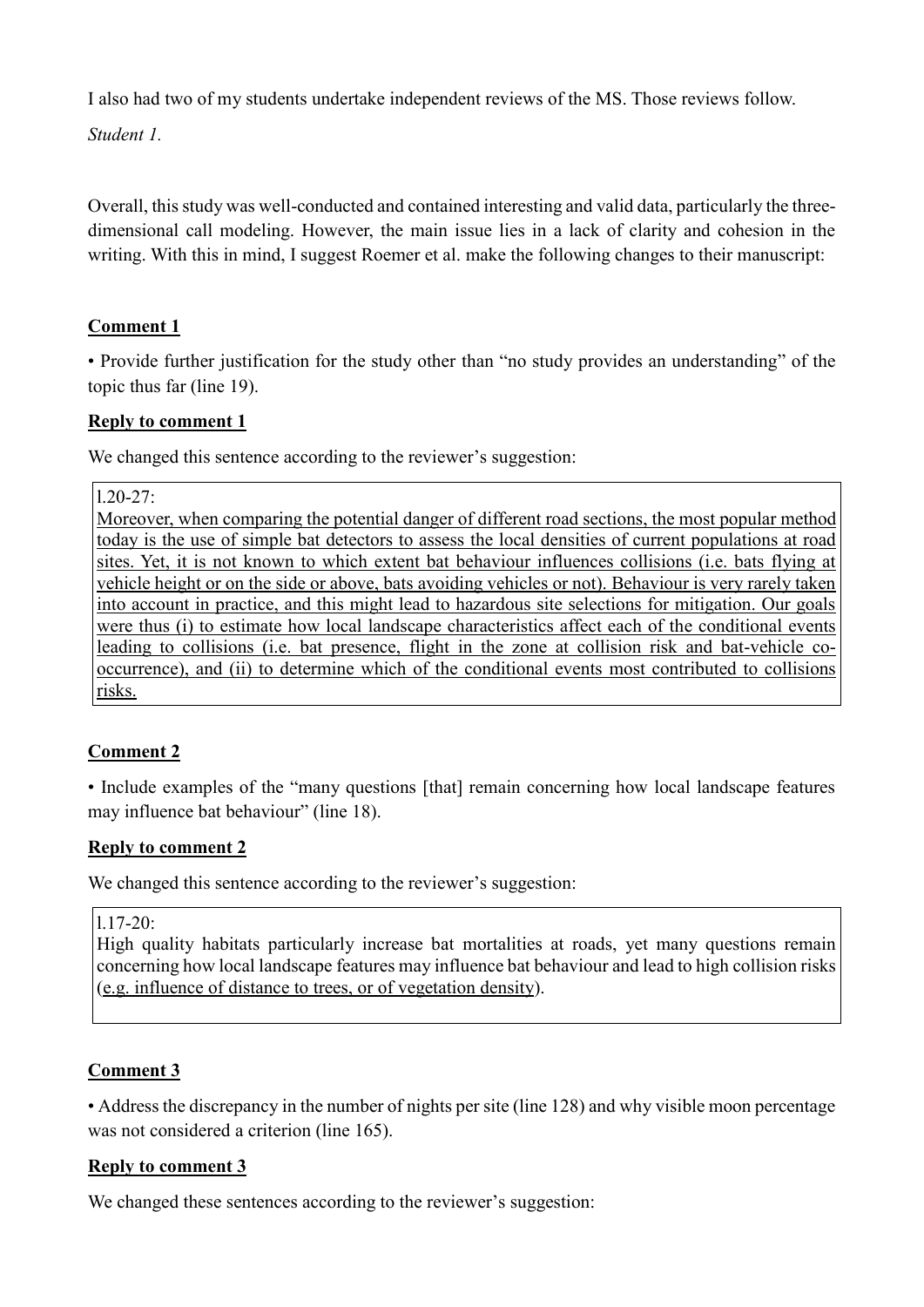#### l.157-159:

Bat behaviour was recorded at 66 sites (Figure 1, supplementary table 1) at national or departmental roads, for a minimum of two nights per site, but recordings could continue up to five nights per site (mean = 2.6 nights +/- SD 0.9) depending on the schedule of the field worker and on battery strength.

#### l. 196-201:

Monitoring was performed exclusively during nights with optimal weather conditions for bat activity (temperature: mean = 20.6 +/- 6.5 °C, min = 8 °C, max = 34.9 °C; wind speed: mean = 7.5 +/- 8 km/h, min = 0 km/h, max = 31 km/h; cumulated rain per night: mean =  $0.2 +/- 1.3$  mm, min = 0 mm, max = 11 mm). However, the percentage of visible moon (mean =  $49.2 +/-35.8$ %, min =  $1\%$ , max  $= 99\%$ ) was not a criterion we could control because of the time constrained field work schedule.

## **Comment 4**

• Provide evidence to support the claim that "driver avoidance of collision is probably less important for smaller animals" (line 65).

#### **Reply to comment 4**

We removed this sentence since we have no evidence to support it, and since it is not really needed for the introduction.

### **Comment 5**

• Define "tree essences" and how they differ (line 475).

### **Reply to comment 5**

We changed "tree essence" for "tree species" for more clarity.

### **Comment 6**

• Address issues of clarity and brevity in the writing. Certain phrases fail to translate well into English and result in disjointed sentences, such as "P. kuhlii/nathusii avoided more the zone at collision risk when traffic increased..." (lines 513-514) and "probably because bats have no choice but crossing the road closely in time to vehicle passes when traffic is high" (lines 522-523). Other issues with word order include "zone at collision risk" (lines 32-33) as opposed to "collision risk zone". In addition, there are several instances of verbose writing that would benefit from re-wording, such as "our study aimed at 1) assessing the effects of the characteristics of the local landscape on bat activity and movement behaviour and consequently on road collision risks" (lines 109-110).

• Verify that verb tenses are being used consistently, such as "local landscapes eliciting the highest proportion of flights at collision risk for this species were forests" (line 478).

• Proofread for typos prior to submission, such as missing conjunctions (line 47) and "a lesser extent" instead of "a lesser extend" (line 566).

#### **Reply to comment 6**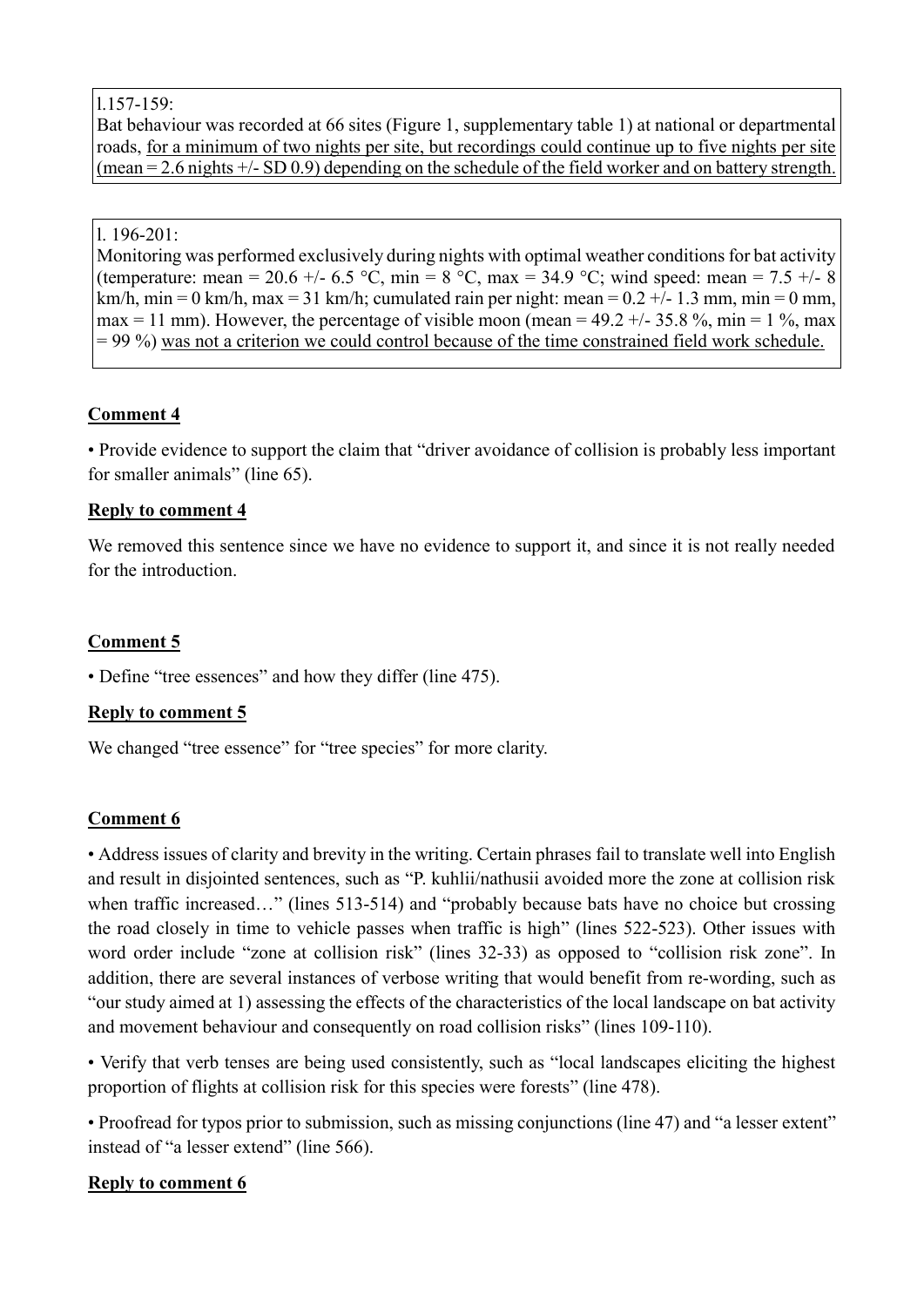We asked a native English speaker to correct the grammar, so that the manuscript should be much easier to read now.

*Student 2.*

I want to begin by saying I am no expert on this topic and am just beginning my career in the field of scientific research but I hope my comments can help.

In my opinion, you collected an extensive amount of good data that indicates differences in the collision risks of bats based on a variety of variables. However, the quality of the study is undermined by lack of clarity and so much information that understanding and following the manuscript proved rather difficult.

# **Comment 1**

In the abstract it is stated that sites were sampled for two full nights; in the methods it is indicated that sites were sampled for two to five nights; and ultimately the effect of seasonality on bat collision risks was investigated. The sampling schedule needs to be clarified and explained so readers can understand exactly how often and for how long sites were sampled. For example, if sites were sampled for only "two full nights", how can seasonality be considered in the study? My guess is that you sampled sites for two to five nights with the total amount of time over those nights amounting to two full nights?

## **Reply to comment 1**

We agree that there were discrepancies in how we reported sampling between the abstract and the methods. We also should have provided more information about the timing of sampling. We completed these sentences according to the reviewer's suggestion:

 $1.28 - 30:$ 

In this study, we recorded bat activity and characterised flight behaviour with three variables: position at risk of collision, vehicle avoidance, and flight path orientation, using acoustic flight path tracking at 66 study sites in the Mediterranean region for two to five full nights.

### l.157-160:

Bat behaviour was recorded at 66 sites (Figure 1, supplementary table 1) at national or departmental roads, for a minimum of two nights per site, but recordings could continue up to five nights per site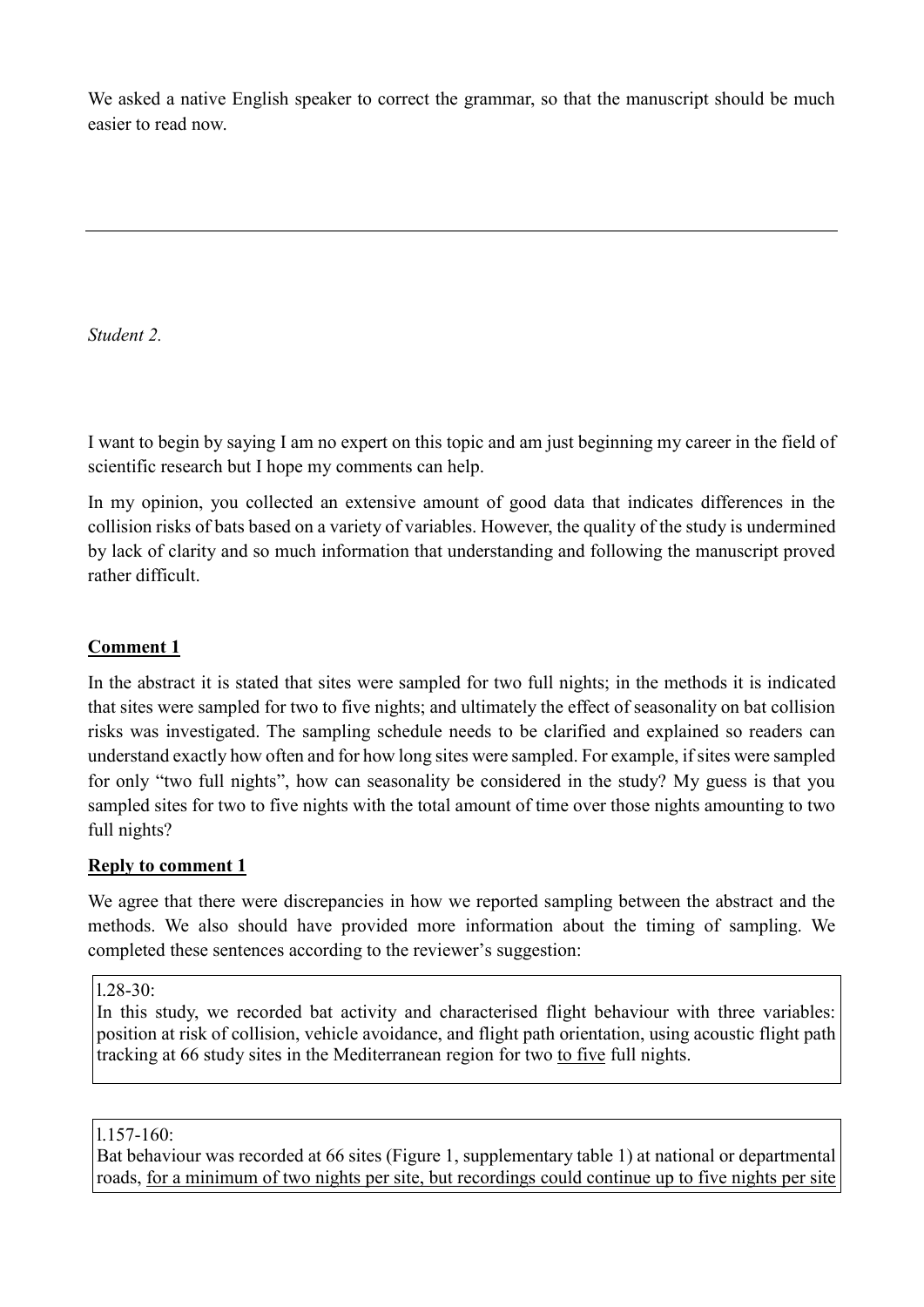(mean  $= 2.6$  nights  $+/-$  SD 0.9) depending on the schedule of the field worker and on battery strength. Sampling took place between the beginning of May and mid-October, depending on the study site.

In fact, when modelling a response variable in function of the time of the year using a Generalised Linear Mixed Model, it is not necessary to sample each night each study site. Since our sampling design was balanced for each of the explanatory variables (which were taken into account in the models), we could infer the general effect of seasonality on the response variables. To have a more precise idea of the sampling effort, please refer to the results for the density of any species in figure A2 and consider the ticks on the x axis, which represent the sampled nights:



### **Comment 2**

I envy your efforts, the amount of data you collected, and the number of variables you considered; however, ultimately I think including this large a breadth of information all in one manuscript was not beneficial. There are simply too many variables and so much information covered that I had great difficulty following and understanding what the take home message was meant to be. Perhaps focusing on the local tree height and distance from the road and how they may influence the flight position of bats over roads would clear up the writing and improve the focus. I think a lot of really interesting information is lost amongst the large amount of text and I hope you consider revisiting the results section in particular to see if there is a clearer way of conveying your findings.

### **Reply to comment 2**

We understand that this study is uncommonly complex in the number of models and variables tested. We could have simply modelled number of bat passes at risk of collision per night, but to find out why collisions occur precisely, we needed to decompose it into conditional events:

## *Bat density \* percentage of bats flying at vehicle height \* percentage of bats present simultaneously with a vehicle.*

Our hypotheses were that some explicative variables would only influence bat density, while other explicative variables would only influence bat behaviour. It is important to understand how they contribute to the total collision risk. To do so, we multiplied each of the conditional events to obtain the number of bat passes at risk of collision per night (see figures A2 and A3). As we found out, density is the conditional event that most influences collision risks. This very important finding allows us to say in the discussion that surveys using simple passive recorders (the most popular method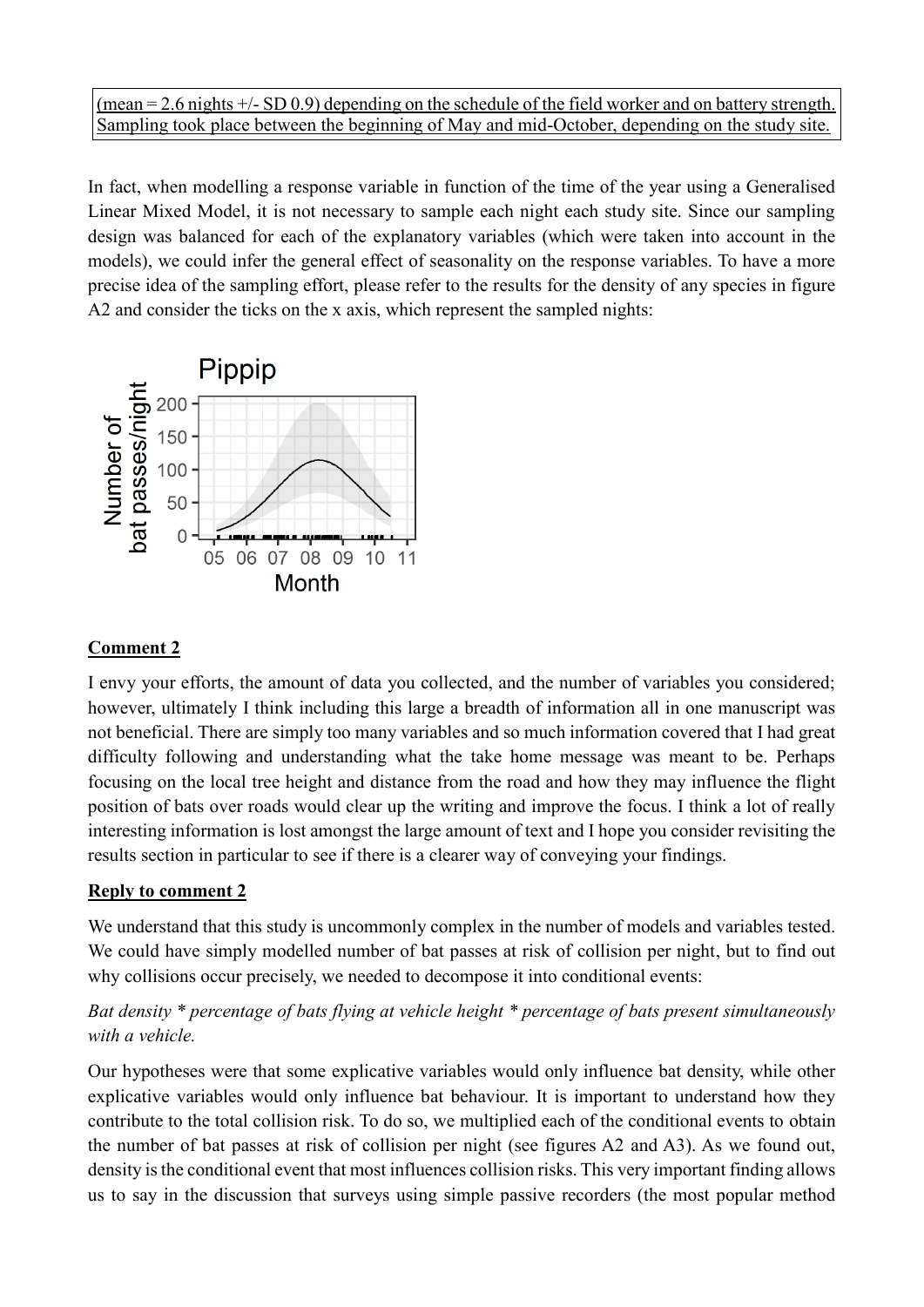presently) can be sufficient in some contexts to provide a good estimate of collision risks at roads, but not in all contexts. We modified the following parts of the manuscript to make our approach clearer:

#### $1.20 - 27:$

#### (Abstract)

Roads impact bat populations through habitat loss and collisions. High quality habitats particularly increase bat mortalities at roads, yet many questions remain concerning how local landscape features may influence bat behaviour and lead to high collision risks. Moreover, no study provides an understanding of the extent to which mortalities result from bat density on one hand and from bat flight behaviour on the other hand, which is required when designing risk mitigation measures. Moreover, when comparing the potential danger of different road sections, the most popular method today is the use of simple bat detectors to assess the local densities of current populations at road sites. Yet, it is not known to which extent bat behaviour influences collisions (i.e. bats flying at vehicle height or on the side or above, bats avoiding vehicles or not). Behaviour is very rarely taken into account in practice, and this might lead to hazardous site selections for mitigation. Our goals were thus (i) to estimate how local landscape characteristics affect each of the conditional events leading to collisions (i.e. bat presence, flight in the zone at collision risk and bat-vehicle cooccurrence), and (ii) to determine which of the conditional events most contributed to collisions risks.

#### l.110-125:

#### (Introduction)

Road collision risks in a species depend on (1) its local density, (2) the proportion of time spent in the zone at collision risk and (3) the simultaneous presence of bats and vehicles in the zone at collision risk (Jaeger et al., 2005; Zimmermann Teixeira et al., 2017). It is therefore necessary to take each of these variables into account when investigating road collisions. Indeed, when comparing two different road locations within different landscape features, a higher bat acoustic activity (used as a proxy of bat density) does not necessarily lead to a higher proportion of flights at risk of collision for all species (see Abbott et al., 2012). In addition, even if more individuals are at risk of collision (or if mortality is higher) at one site compared to another, this does not necessarily mean that this site should be selected for mitigation. Indeed, local populations can be dramatically reduced due to road mortality year after year, and a measure of per capita mortality risk is essential to correctly identify dangerous locations and avoid wrong recommendations for the siting of mitigation measures (Zimmermann Teixeira et al., 2017). Per capita mortality is also a very useful tool to prioritise conservation actions in function of the susceptibility of species to anthropogenic impacts. For instance, bats of the Nyctalus genus are particularly susceptible to wind turbine collisions because a high proportion of the individuals are victims of collisions (Roemer et al., 2017); to spare their populations, wind energy planning should therefore avoid areas where these species are extant.

### **Comment 3**

There are a few occurrences of typos and poor grammar and I unfortunately cannot send a markedup version of the manuscript because I could not edit the document but I do encourage a review of the manuscript to look at the sentence and grammar structure.

I applaud you for revealing the potential conflict of interest of Charlotte Roemer and Thierry Disca. I believe that is really respectable and good on you.